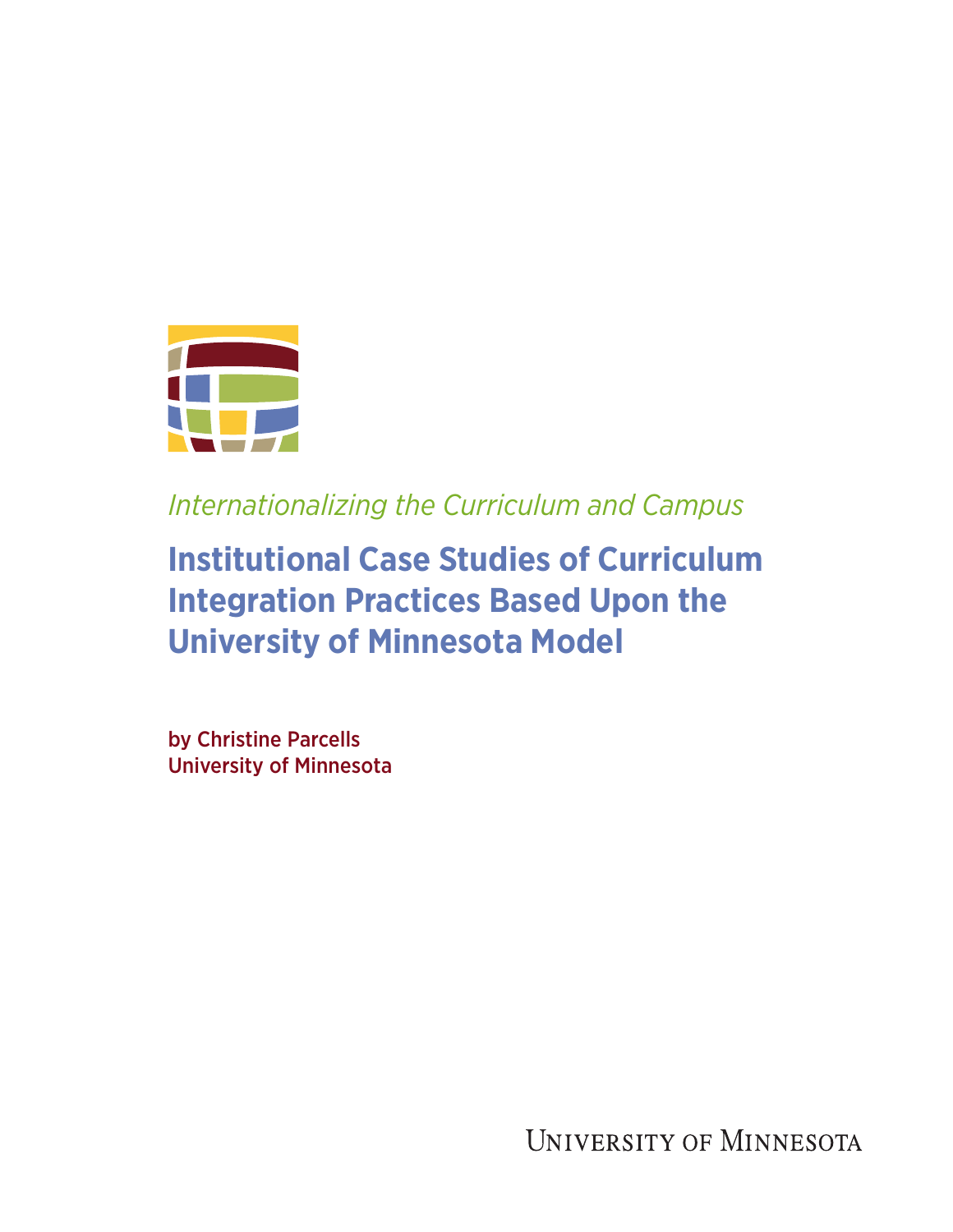© 2011 Regents of the University of Minnesota. All rights reserved.

Published by the Global Programs and Strategy Alliance at the University of Minnesota. 100 University International Center 331 - 17th Avenue Southeast Minneapolis MN 55414 612-624-5580 global@umn.edu

The University of Minnesota shall provide equal access to and opportunity in its programs, facilities, and employment without regard to race, color, creed, religion, national origin, gender, age, marital status, disability, public assistance status, veteran status, sexual orientation, gender identity, or gender expression.

This publication/material is available in alternative formats upon request. Direct requests to the Global Programs and Strategy Alliance, 612-624-5580 or global@umn.edu.

The University of Minnesota, founded in the belief that all people are enriched by understanding, is dedicated to the advancement of learning and the search for truth; to the sharing of this knowledge through education for a diverse community; and to the application of this knowledge to benefit the people of the state, the nation and the world. The University's threefold mission of research and discovery, teaching and learning, and outreach and public service is carried out on multiple campuses and throughout the state.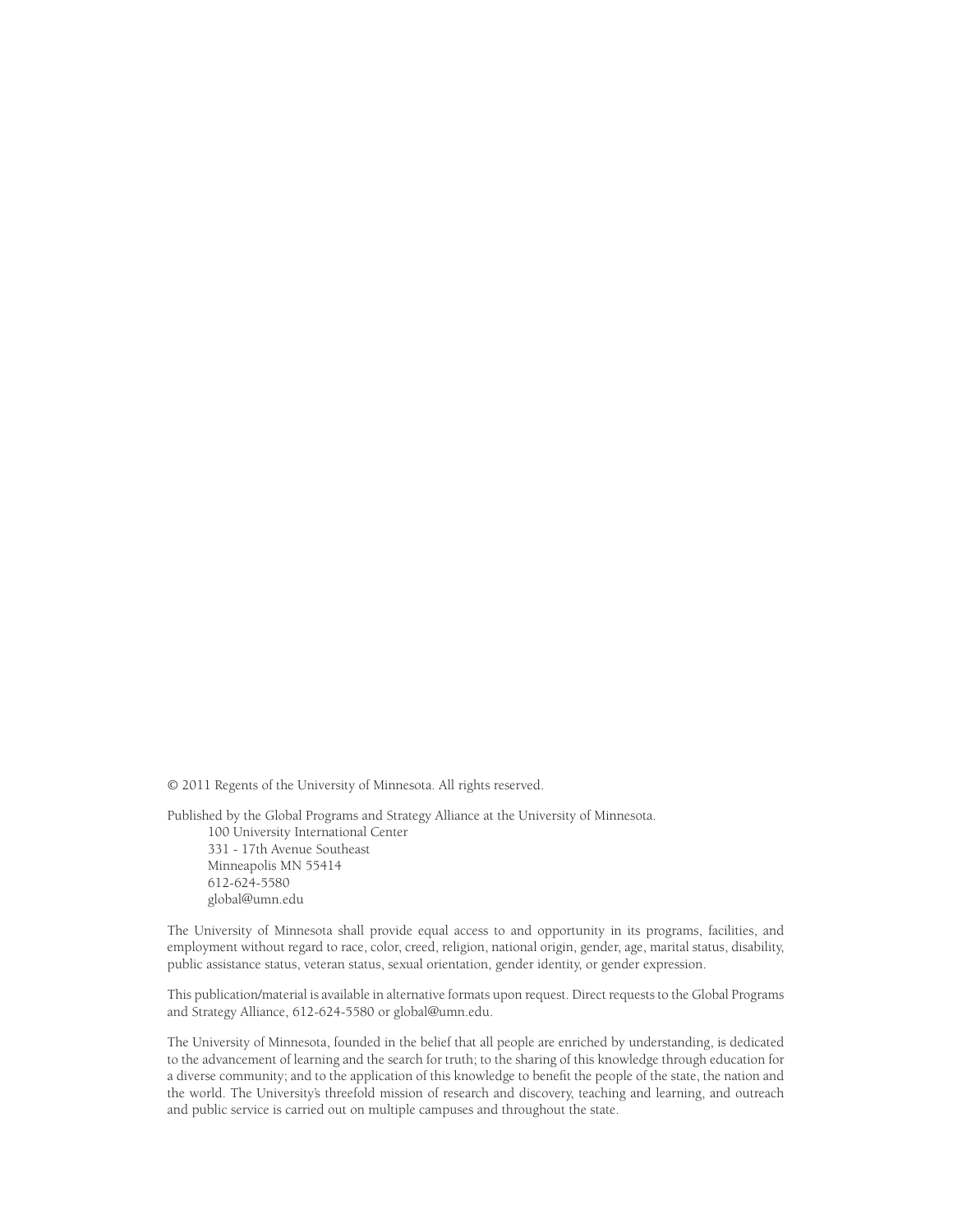# **Contents**

| Introduction                              |    |
|-------------------------------------------|----|
| Surveys                                   | 2  |
| Interviews                                | 5  |
| <i><b>Case Studies</b></i>                | 6  |
| North Carolina State University           | 6  |
| Indiana University                        | 10 |
| Miami University, Ohio                    | 13 |
| Oklahoma State University                 | 17 |
| <b>Boston College</b>                     | 20 |
| Southern Illinois University-Edwardsville | 23 |
| Villanova University                      | 26 |
| Conclusion                                |    |
|                                           |    |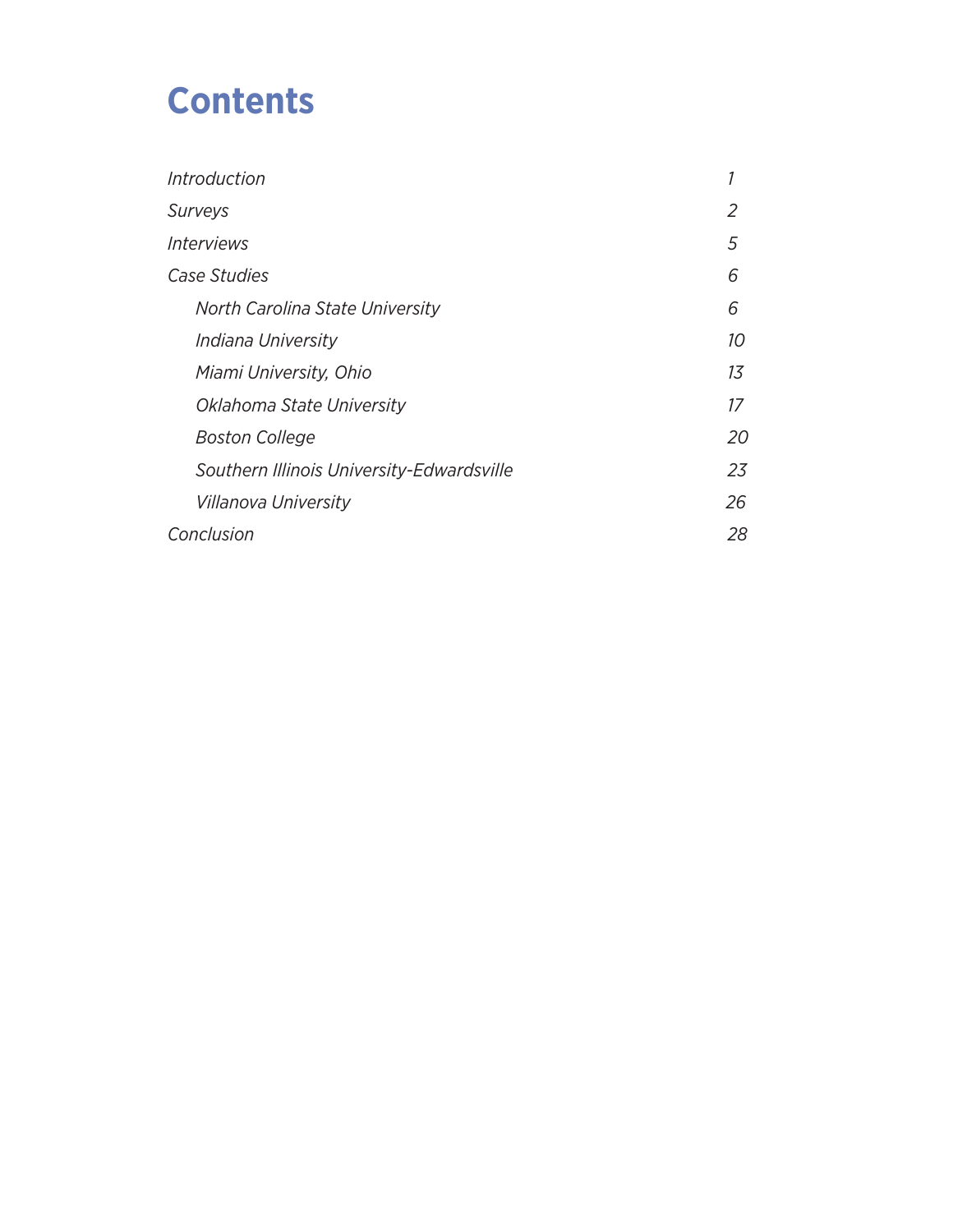# **Preface**

This publication represents ongoing research by the University of Minnesota into case studies on curriculum integration of education abroad. For further information about this publication and other research on curriculum integration, please contact Gayle Woodruff, director of curriculum and campus internationalization, gwoodruf@umn.edu, 612-625-6065 in the Global Programs and Strategy Alliance at the University of Minnesota.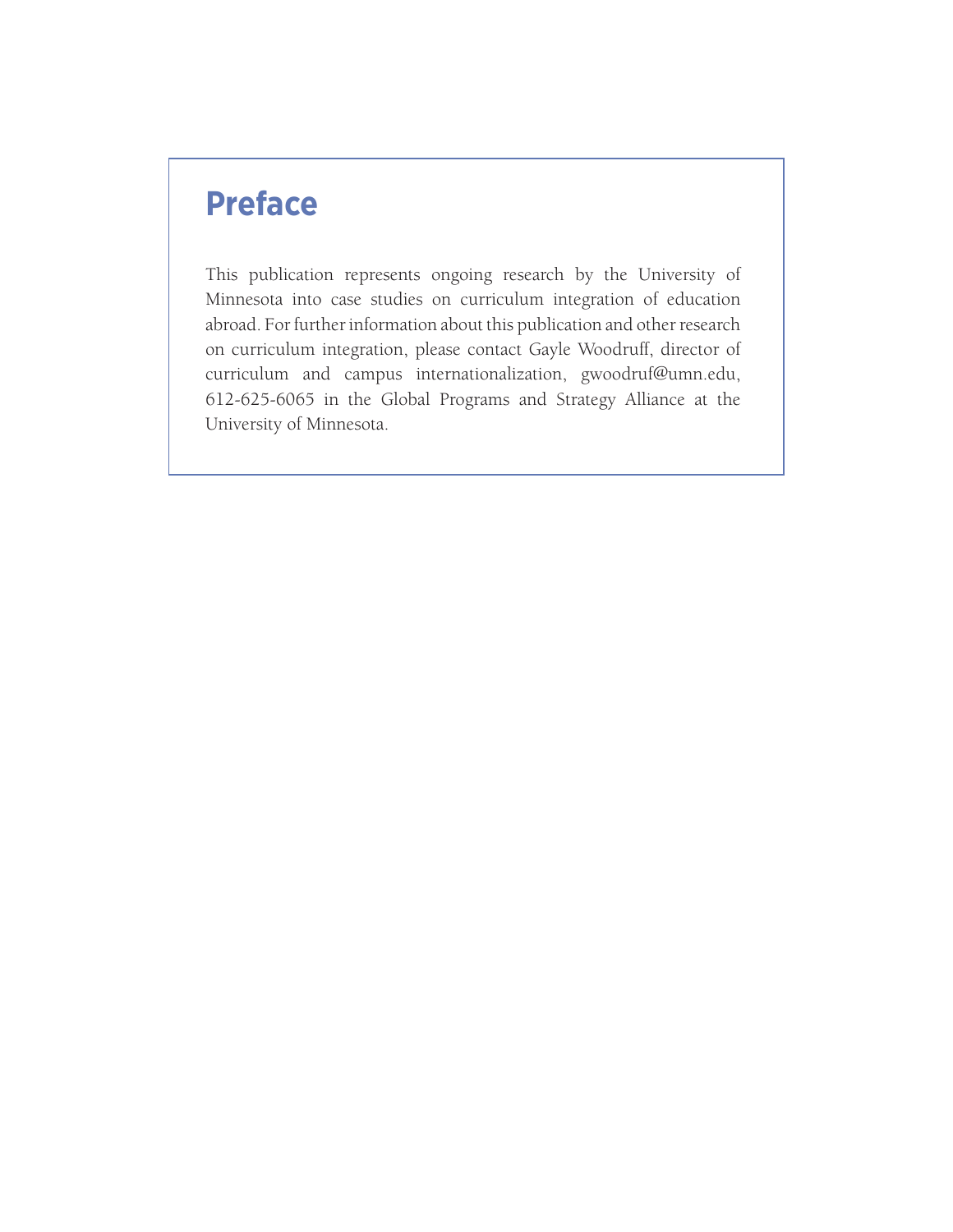# **Introduction**

The current case study project on study abroad Curriculum Integration intends to further expand on van Deusen's (2007) paper<sup>1</sup> on how other institutions have implemented their own Curriculum Integration practices following the April 2004 University of Minnesota "Internationalizing Undergraduate Education: Integrating Study Abroad into the Curriculum" conference. This conference took place in Minneapolis, Minnesota, bringing together 400 administrators and faculty from 120 higher education institutions in the United States, Canada, Mexico, the United Kingdom, Australia, Denmark, France, and Spain (Anderson, 2005).

The Curriculum Integration initiative began as a collaborative effort between the study abroad units on each of the campuses at the University of Minnesota and individual academic departments "to identify study abroad opportunities that faculty in those departments determined to be appropriate and worthy of awarding credit towards their degree programs" (Balkum, 2005, p. 6). Success of the initiative led to its expansion across the campuses, garnering support from central administration. Curriculum Integration became more than a drive to increase the number of students going abroad, but a more complex process called Assess-Match-Motivate, which means "assessing the curriculum and determining how study abroad can fit with each major's curriculum, [as well as] determining how study abroad can help students achieve their desired learning outcomes" (Shirley & Gladding, 2005, p. 14).

Van Deusen (2007) indicated that at the time of her case studies, with only three years having passed since the conference, little was known "about the outcomes of the implementation of the Minnesota Model at other institutions and, ultimately, the duplicability and transportability of the model itself" (p.7). Thus, this current case study project intends to elaborate upon additional institutions now that more time has passed to implement Curriculum Integration practices. This project included a survey and follow-up interviews with seven institutions utilizing van Deusen's (2007) previous interview questions as described in the sections below.

<sup>1</sup> To read this report visit: http://www.umabroad.umn.edu/ci/documents/B.VanDeusenCIcasestudiespaper.pdf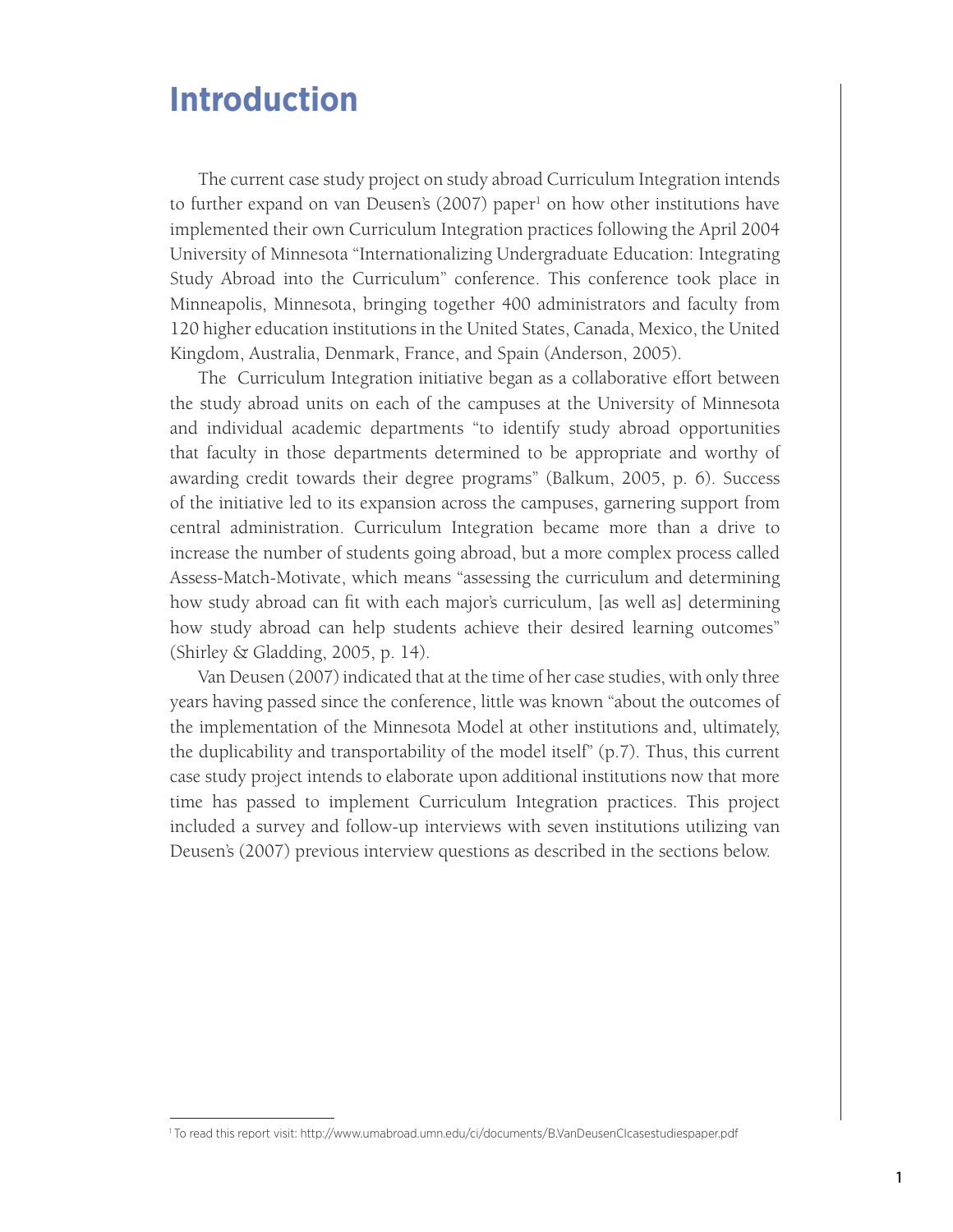# **Survey**

In February 2010, a 24-question survey was sent to 176 participants from 87 institutions who attended the 2004 "Internationalizing Undergraduate Education: Integrating Study Abroad into the Curriculum" conference. Thirty-five conference participants responded. The purpose of this follow-up survey was to learn more from the conference participants about the development and current status of the Curriculum Integration practices at their institutions as a result of what they had learned at this conference. The following section presents the summary findings of the survey.

Participants were asked what motivated them to attend the conference and were allowed to choose multiple reasons. The majority of participants (70.3%) came to the conference interested in exploring ways to increase the number of students studying abroad, as well as to learn the "Minnesota model"2 of Curriculum Integration for use at their institution (see table 1, next page). When asked what their institutions' response was to Curriculum Integration (see table 2), 43.2% of respondents immediately began developing and implementing aspects of Curriculum Integration after the conference, while 40.5% experienced some delays with implementation, but eventually developed a plan and reported that implementation is currently underway. The remaining 16.2% of institutions' implementation plans have since stopped or never began at all. Participants were also asked if they set concrete goals for their initiative; 56.3% of respondents indicated they did.

| Reason                                                                         | Percentage |
|--------------------------------------------------------------------------------|------------|
| Interested in exploring ways to increase number of students<br>studying abroad | 70.3%      |
| Wanted to learn the Minnesota Model for possible use at our institution        | 70.3%      |
| Interested in meeting colleagues that are interested in the topic              | 64.9%      |
| Wanted to learn what Curriculum Integration is                                 | 45.9%      |
| Other                                                                          | 10.8%      |

*Table 1. Reasons participants attended the 2004 conference*

*Table 2. Institutions' response to Curriculum Integration following the conference*

| <b>Response</b>                                                                               | Percentage |
|-----------------------------------------------------------------------------------------------|------------|
| Immediately began developing and implementing aspects of<br>Curriculum Integration            | 43.2%      |
| Experienced some delays, but eventually developed a plan and<br>implementation is underway    | 40.5%      |
| Initially implemented some aspects of Curriculum Integration, but action<br>has since stopped | 10.8%      |
| Have not implemented any aspects of Curriculum Integration                                    | 5.4%       |

<sup>2</sup> For more information on the Minnesota Model please visit: http://www.umabroad.umn.edu/ci/what is CI/index.html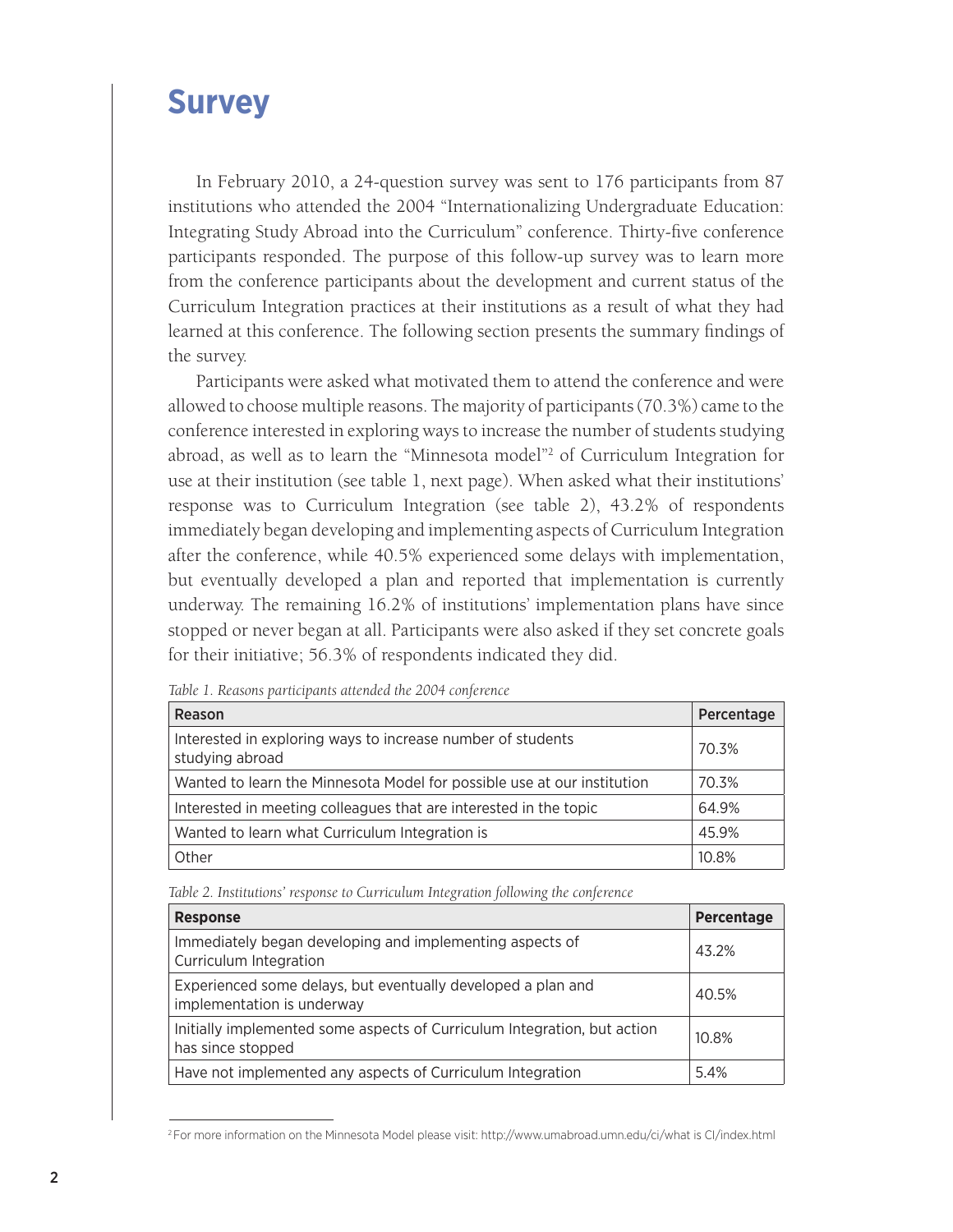The survey asked participants to select all design elements their institutions included in their implementation plan for Curriculum Integration. Table 3 provides the percentages of participants' responses.

*Table 3. Design elements of Curriculum Integration*

| Response                                                           | Percentage |
|--------------------------------------------------------------------|------------|
| Organize Meetings with faculty members/academic advisers           | 81.3%      |
| Develop major-specific advising materials                          | 75%        |
| Create new ways to publicize study abroad options                  | 71.9%      |
| Develop study abroad advising materials                            | 68.8%      |
| Meet with higher administration, executive level leadership        | 62.5%      |
| Develop new study abroad options/programs                          | 50%        |
| Conduct needs assessment                                           | 43.8%      |
| Develop new faculty/academic adviser training activities/workshops | 40.6%      |
| Develop an evaluation plan                                         | 28.1%      |
| Organize program site visits for faculty and advisors              | 21.9%      |

The majority of these plans did not include a time frame, nor did they receive funding, which respondents indicated as an obstacle to their initiative. Of those that received funding, the central administration and other internal sources were the most common sources. Table 4 displays participants responses to what elements of their plan were implemented as of this current year.

*Table 4. Elements of Curriculum Integration implemented to-date*

| Response                                                                                                 | Percentage |
|----------------------------------------------------------------------------------------------------------|------------|
| Expanded study abroad advising materials/tools                                                           | 83.3%      |
| Established liaisons from the study abroad office to work with academic<br>units                         | 56.7%      |
| Developed advising tools/materials specific to majors                                                    | 56.7%      |
| Addressed the development of appropriate study abroad program options                                    | 50%        |
| Held workshops for faculty/academic advisers on "internationalizing the<br>curriculum with study abroad" | 43.3%      |
| Appointed a lead for the Curriculum Integration project                                                  | 40%        |
| Conduct needs assessment in order to establish appropriate goals                                         | 36.7%      |
| International site visits for faculty/staff to learn about study abroad<br>programs                      | 30%        |
| Conducted an evaluation of our initiative                                                                | 13.3%      |

Of those that responded, the majority indicated that faculty members are either interested in participating in the initiative, but have time constraints that may prevent their involvement, or that only some faculty members are interested and willing to participate. With regard to academic advisers, there was a range of responses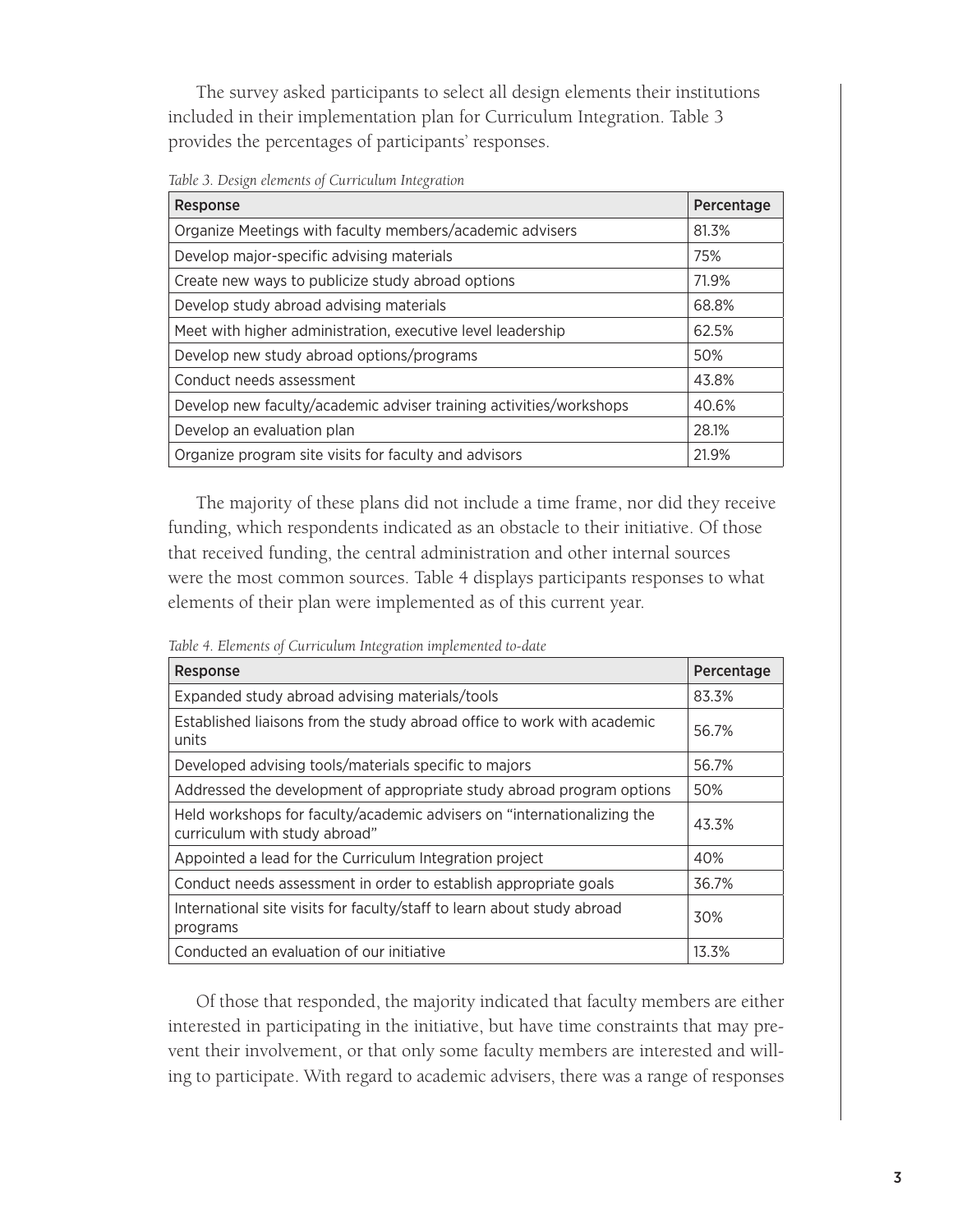from "eager and willing to participate," "interested but had time constraints," or only "some were willing and able to participate" (see Table 5).

|                                    | Eager and<br>willing to<br>participate | Interested,<br>but had time<br>constraints | Some were<br>willing and<br>able to<br>participate | Many were<br>reluctant to<br>be involved | Responded<br>negatively | No interest |
|------------------------------------|----------------------------------------|--------------------------------------------|----------------------------------------------------|------------------------------------------|-------------------------|-------------|
| <b>Faculty</b><br><b>Members</b>   | 3.8%                                   | 42.3%                                      | 46.2%                                              | 7.7%                                     | 0%                      | 0%          |
| <b>Academic</b><br><b>Advisers</b> | 30.4%                                  | 26.1%                                      | 34.8%                                              | 4.3%                                     | 0%                      | 4.3%        |

*Table 5. Faculty/academic adviser participation*

According to respondents the top choices of Curriculum Integration activities that involve faculty members include:

- Individual trainings on how to incorporate study abroad into undergraduate degrees
- Study abroad office meetings
- Site visits to international programs
- Evaluation of credit approval for study abroad

Academic advisers most frequently participated in the following activities:

- Study abroad office meetings
- Individual trainings on how to incorporate study abroad into undergraduate degrees
- On-campus workshops

The academic area that showed the greatest increase in study abroad participation (i.e., respondents who marked 'a lot') was Business and Management (11 respondents). For those academic disciplines that showed 'some' increase, Humanities (17 respondents), Social Sciences (16 respondents), and Foreign Languages (15 respondents) were selected most frequently. Open Doors categories were used to define academic areas.

Time, interest, staffing needs and funding continue to be obstacles for many institutions, especially due to the recent economic recession. Overall, the most visible outcomes have been the increase in academic advising for study abroad both within the international programs and academic units, and the increased awareness by students and faculty of academic integration of study abroad into degree programs.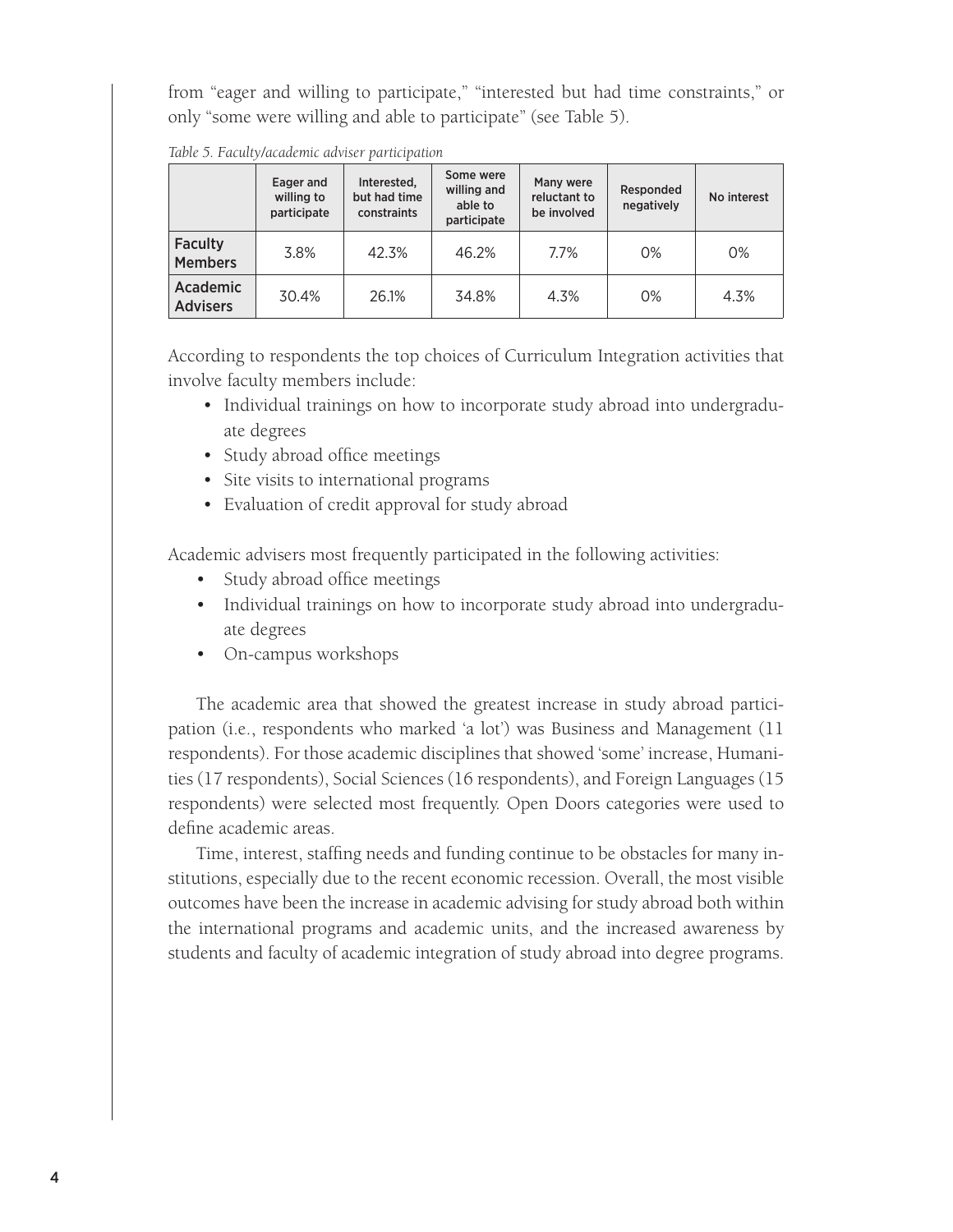# **Interviews**

Of the thirty-five survey respondents, seven participated in follow-up interviews to gather more in-depth information regarding their institutions' Curriculum Integration practices. This current project utilized and adapted van Deusen's (2007) interview questions, which built upon case studies originally developed by Gayle Woodruff, Curriculum Integration Director (currently the Director of Curriculum and Campus Internationalization). The questions are as follows:

- 1. How did you/your office first learn about Curriculum Integration?
- 2. What was the impetus for your office/institution to begin Curriculum Integration?
- 3. What were the goals of this initiative? How have these changed since you began?
- 4. What were some of the perceived benefits that the institution would gain from the use of Curriculum Integration?
- 5. How did your office/institution begin the process? What was the time frame you established?
- 6. Why did you choose to implement elements of your plan you noted in the survey?
- 7. What aspects of your plan have been working well? Which ones have not?
- 8. How has your office adapted the Minnesota Model of Curriculum Integration to meet the specific needs of your institution?
- 9. Has your institution/office developed its own model of Curriculum Integration? If so, please describe it and discuss how it has been implemented at your institution and/or other institutions.
- 10. What advice would you give to other study abroad offices/institutions interested in using Curriculum Integration?

For this series of case studies<sup>3</sup>, administrators from the following institutions participated in interviews: North Carolina State University, Indiana University, Miami University Ohio, Oklahoma State University, Boston College, Southern Illinois University-Edwardsville, and Villanova University. The following section provides the reports of each institution in the order in which the interviews were conducted. A brief discussion and summary of the institutions' responses will conclude this multiple-case study project report.

<sup>3</sup> Original case studies by Woodruff & VanDeusen: UW-Eau Claire, Michigan State University, Skidmore College, and Oregon State University.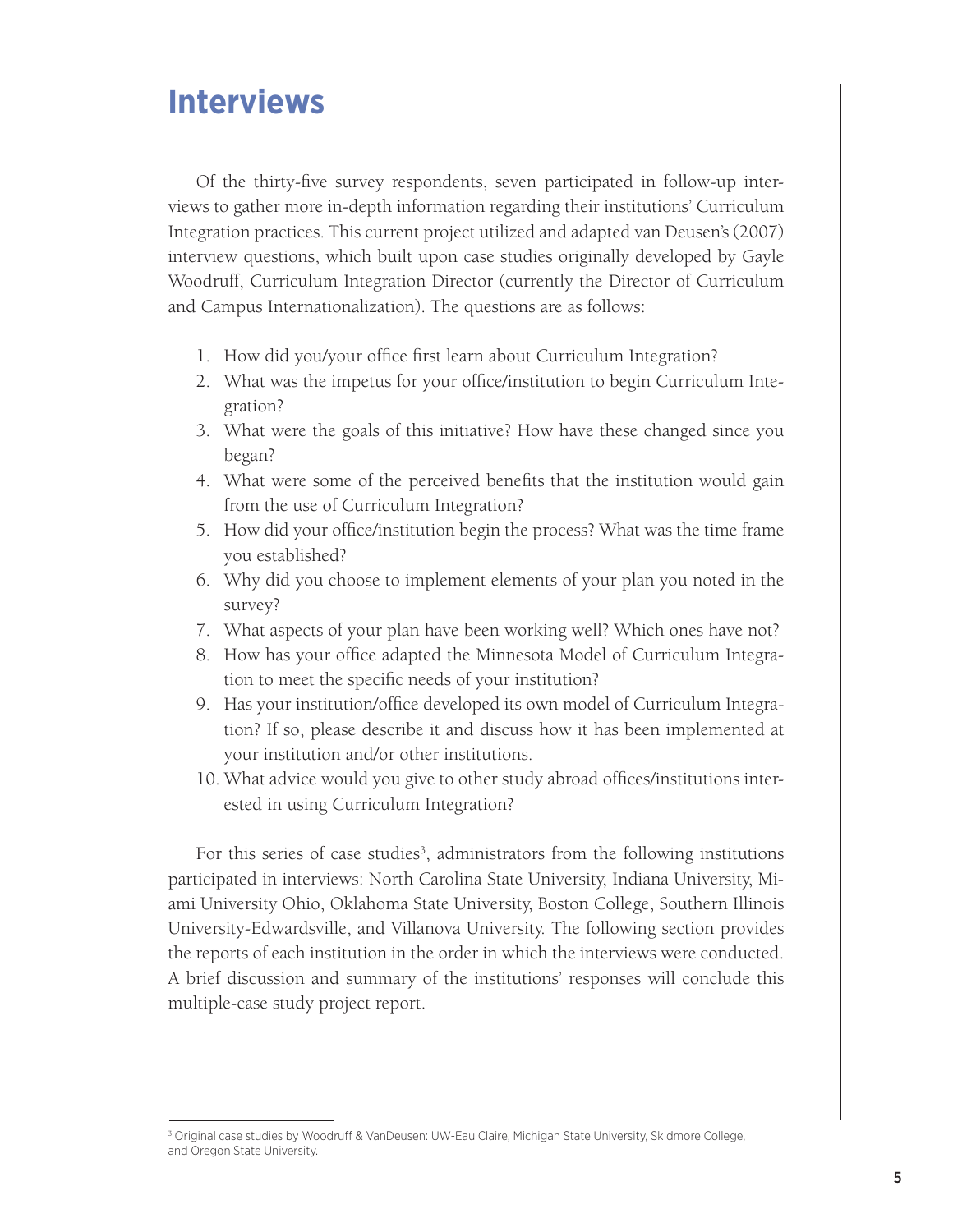# **Case Study #1: North Carolina State University**

Brooke Ashley, an assistant director at the Study Abroad Office at North Carolina State University (NC State), is the current lead for their Curriculum Integration initiative and participated in the interview along with her graduate intern, Liz Yaros.

### **1. Learning about Curriculum Integration and the Minnesota Model**

In 2004 the director of the Study Abroad Office, along with a team of faculty and the vice provost of international affairs, came to the University of Minnesota "Internationalizing Undergraduate Education: Integrating Study Abroad into the Curriculum" conference to learn about the Minnesota Model of Curriculum Integration. Subsequently, in 2007, when the NAFSA annual conference was held in Minneapolis, the director and associate director of the Study Abroad Office met with the University of Minnesota Curriculum Integration team to gain further knowledge about Curriculum Integration.

# **2. Impetus and goals for Curriculum Integration**

For NC State, Curriculum Integration has been a goal as a means to better integrate study abroad into the institution. The large size of the institution, particularly with regard to the large size of the engineering college, created a challenge for the Study Abroad Office to attend to the whole student population. Ashley acknowledged that NC State has "faced parallel challenges that the University of Minnesota initially faced. Seeing the tremendous success that the Minnesota had with this specific framework was particularly inspiring." The Study Abroad Office saw that Minnesota had "similar campus cultures and curricular structures," which made the Minnesota model seem more feasible adapt to NC State.

To determine the goals of their initiative, NC State first identified stakeholders and strategies to get these stakeholders, including the Study Abroad Office and upper-level administrators, to see the project as a long-term investment. The pillars of NC State's model serve as the key goals of the Curriculum Integration initiative:

- 1. Utilize faculty, staff, and adviser collaboration and partnership
- 2. Develop college-specific brochures
- 3. Encourage faculty and adviser ownership
- 4. Foster intentionality among students in study abroad program decision making
- 5. Ease student anxiety about the study abroad process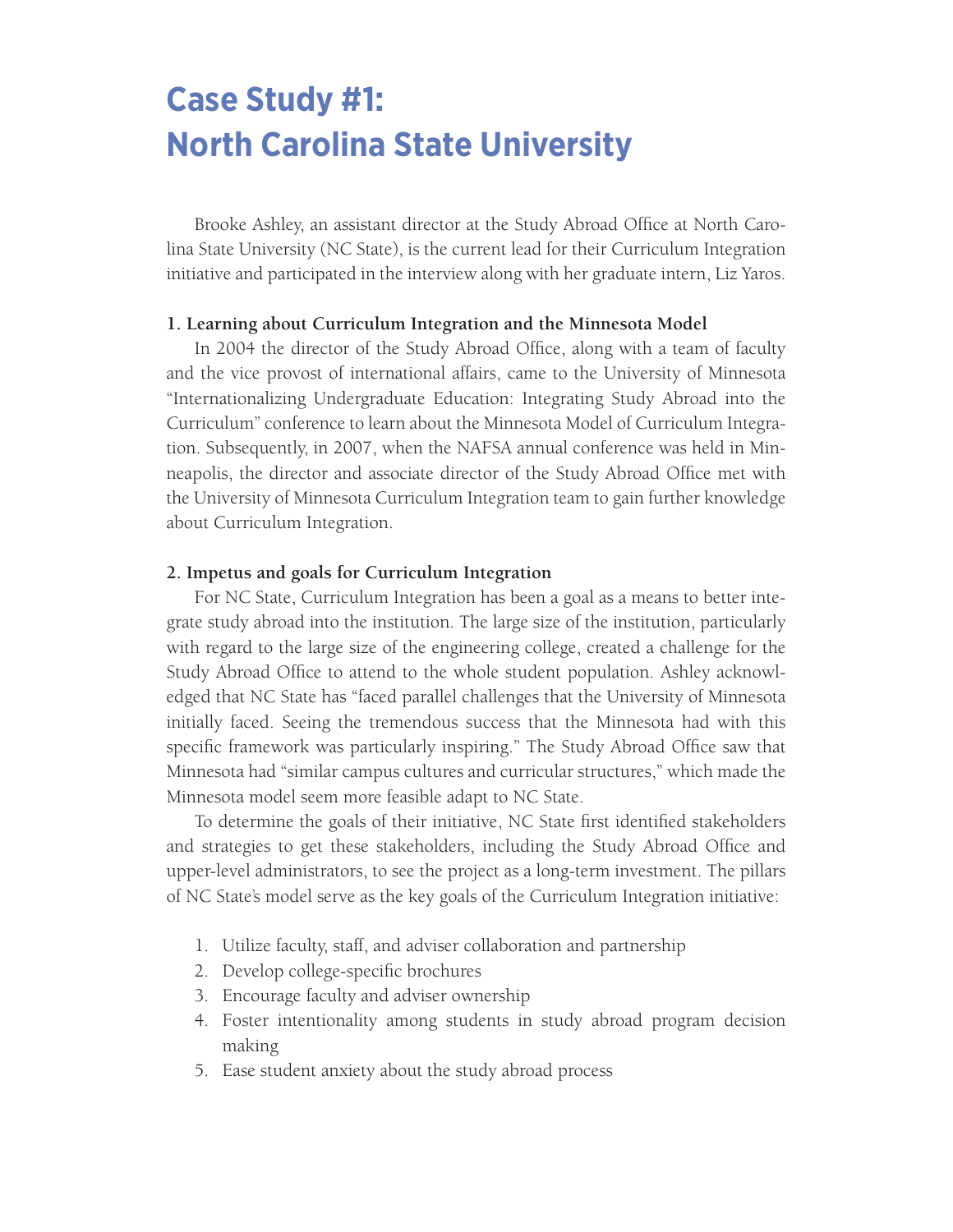6. Create a structure that adjusts and evolves to the university's academic curricula and internationalization efforts

The Study Abroad office established a framework at the start of the initiative, but the goals change based on the needs and interpretations of various departments. For example, within the College of Engineering, Yaros acknowledged:

*Coordinators of advising are very important within their structure. To be successful, you have to work with them, get them engaged and get their buy-in. With regard to aligning study abroad into the curriculum, course mapping is very important to coordinators. They want to see how these courses align with our curriculum back here at home.*

By contrast, the College of Education found that they needed to look at their own curriculum and how to incorporate more study abroad options. Initially, the college thought that the Study Abroad Office was not offering enough programs, but after examination, the College of Education realized that their curriculum was too restrictive with approving study abroad courses due to the rigor of on-campus course sequencing.

#### **3. Initial perceived benefits of Curriculum Integration**

The Study Abroad Office sees the benefits of Curriculum Integration to coordinate efforts between the Study Abroad Office and academic departments to increase study abroad, as do the higher administrators within academic departments. Ashley indicated that Curriculum Integration provides "a common language and context for discussion" with academic administrators. As a result, deans and department heads make an effort to include Ashley and/or Yaros, her graduate intern, in their meetings. These relationships, Yaros pointed out, have snowballed into further successes as administrators see the work of other units and consequently take ownership of their role in Curriculum Integration efforts.

#### **4. Beginning the process**

As discussed above, the interest to start Curriculum Integration began in 2004 when the director of the study abroad office and her team came to the University of Minnesota for the "Internationalizing Undergraduate Education: Integrating Study Abroad into the Curriculum" conference. The initiative "sat dormant" for many years, however, due to lack of time and resources. In 2008, Ashley assumed the lead of the project as part of her responsibilities and this year, 2010, was the second year of implementation. For the last two years, Curriculum Integration has been 25% of the assistant director's responsibilities and the project has also had a 20 hour/week graduate intern each year. Ashley envisions the project assuming closer to 40-50% of her responsibilities next year, including more "relationship building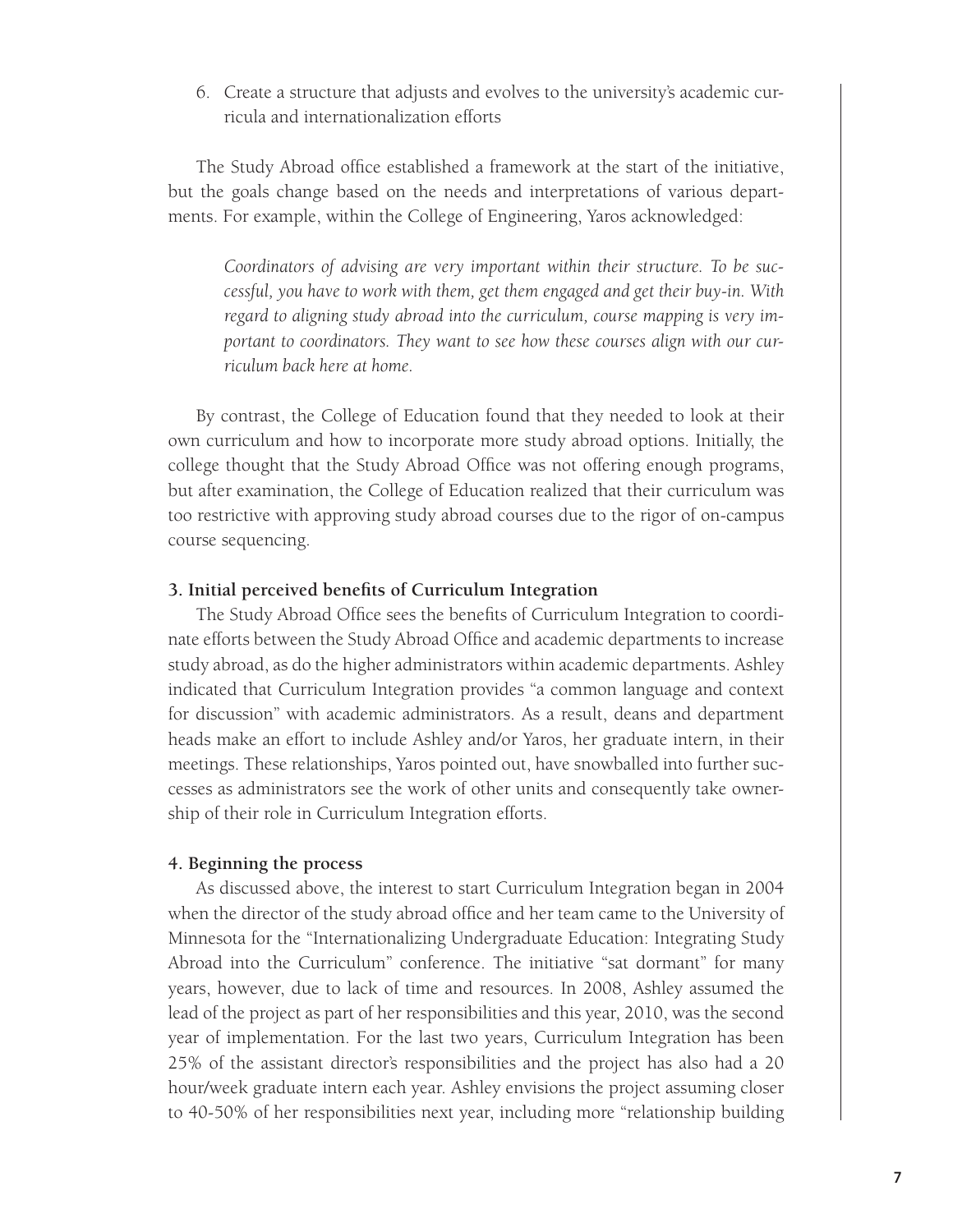and strategizing, as well as doing more assessing and course mapping." Yaros, who has had significant ownership, will take more of a supporting role—doing brochure updates and attending meetings as a historian, as well as continuing program research for colleges within NC State. These adjustments were developed to ensure a consistent face for the Curriculum Integration initiative within the Study Abroad Office and to facilitate relationships with outside units.

The initiative started with the College of Engineering, the College of Natural Resources, the College of Management, and the College of Textiles. As Yaros stated, success from these colleges "has spilled over into other colleges. Last year, there was difficulty with the College of Agriculture and Life Sciences and the College of Education getting on board. This year we were able to get into a meeting and break down [the college] into manageable chunks to create brochures." Ashley added that "there has not been success with math and physical sciences, but they are in the pipeline for next year."

## **5. Success and challenges of implemented aspects**

NC State has had both success and challenges with their goal of obtaining faculty and adviser collaboration through the Curriculum Integration initiative. The project requires a long term time investment, in addition to knowledge of study abroad program options and curriculum. Resistance occurs, Ashley noted, "when we haven't identified the right person to work with." The team has discovered that their "champion" within a department or college does not need to be a faculty member, but it can be a coordinator of advising or academic adviser. These positions can help build momentum to develop materials to share with upper-level administrators, who are more likely to be receptive with tangible materials to demonstrate how the initiative will be carried out. Additionally, the economic crisis and resulting budget restrictions have created challenges for some colleges; for example, Yaros stated that "last year the College of Natural Resources was really on board and this year it is harder."

Nonetheless, Yaros indicated that other colleges "are taking off like a rocket and we are just strapped on." Overall, getting upper-level support for Curriculum Integration has been successful. The initiative has just established a web presence and is increasing campus-wide visibility and support. Furthermore, the study abroad office is able to deliver a cohesive message with advisers and upper-level administrators about study abroad and how the experience can truly fit into a student's degree program. Ashley acknowledged that:

*We do more listening than talking and more learning than teaching in this process…I think another success or reward is that it has caused us to think more critically about other processes in the office—the way we approve courses or approach new partnerships in general. Now, Curriculum Integration is forefront in the conversation—is it a good match with our curriculum?*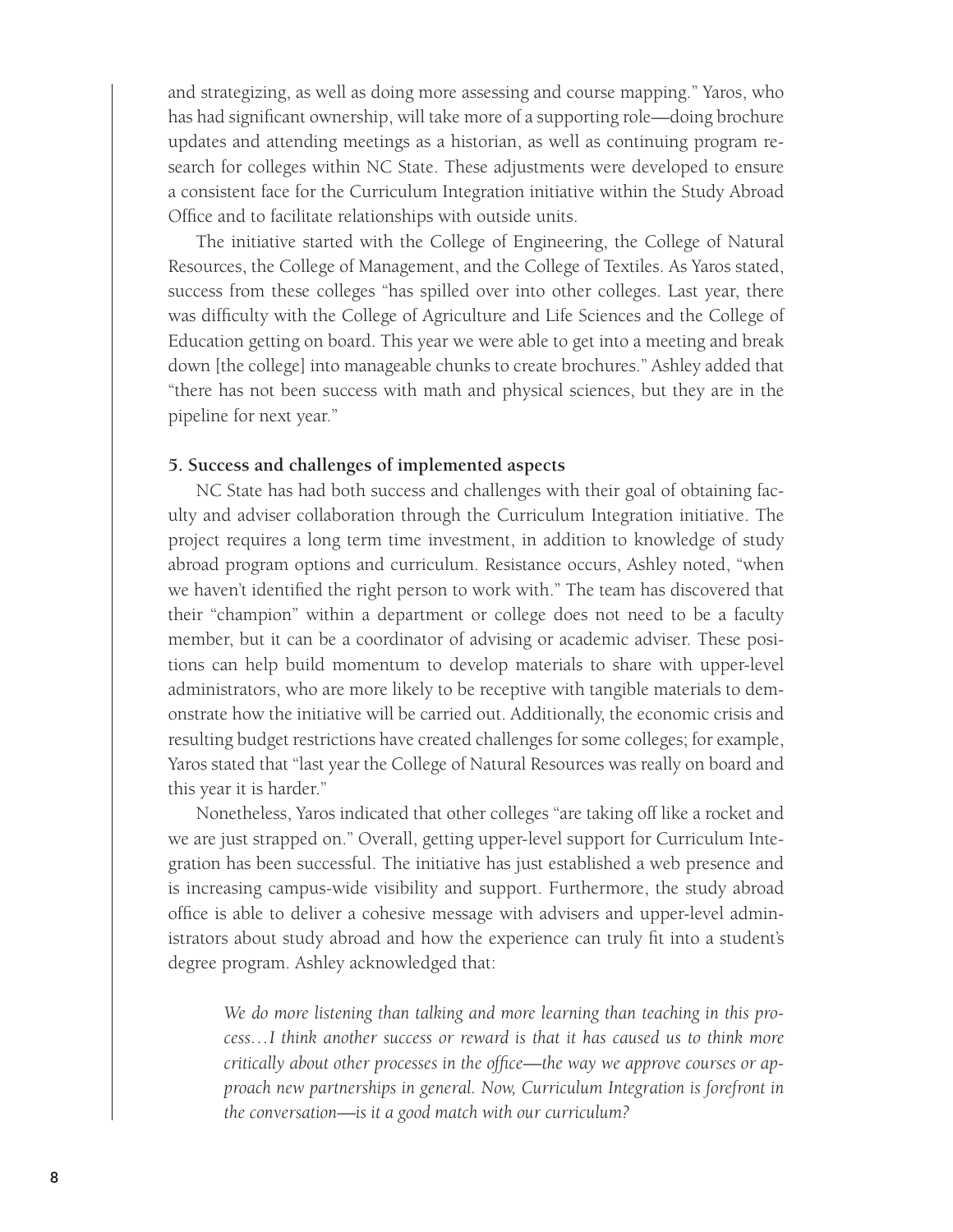#### **6. Adapting the Minnesota Model**

NC State has tried to adhere to the framework of the Minnesota Model "without reinventing the wheel." Specifically, they have tried to align the naming of their materials (e.g., college-specific brochures) and the overall objectives of the initiative. They have made adjustments based on the interpretations of the various colleges as discussed above. Their adviser training sessions also have not been fully implemented yet. Thus far, Ashley indicated that their sessions have been "initial goal sharing and brainstorming to get a sense of how Curriculum Integration would be beneficial for them." They expect to carry out training workshops at a future date. Additionally, due to staff size within the NC State Study Abroad Office, the project is carried out primarily by the two positions—the assistant director and the graduate intern—whereas the University of Minnesota assigns liaisons to each department and/or major.

As a result of their own efforts, NC State has begun to assist other North Carolina institutions in adapting the Minnesota model to smaller offices and a limited amount of resources. Ashley stated:

*We hosted colleagues from another university in the UNC system for a Curriculum Integration site visit/working session…We will also be hosting our systemwide consortium office (UNC-EP) for a similar visit, and we have heard of one more UNC system institution that has asked for graduate intern funding to apply our Curriculum Integration application of the U of M model. We have begun sharing our institutional research and brochure templates with interested surrounding NC colleges and universities to give them a head start on the CI process.*

#### **7. Advice to other institutions**

Ashley acknowledged that starting an initiative on the scale of Curriculum Integration can sound intimidating and that it needs much time, money, and staff attention.

*A lot of people don't participate in a strategic way because they don't think they have time and money to do it. It's not an "either/or." You can find a way to take the Minnesota Model, which is large and comprehensive with a staff of 30 people [working towards its implementation], but using the foundational principals, you can scale it down to a fraction of that time and make sweeping success*.

As Ashley stated, "We're a good case study that it doesn't take all of this to begin applying the U of M Curriculum Integration model. You can carve out a little bit of time in a full-time position and hire a graduate student—though it needs to be an exceptional grad student." NC State recommends being flexible and recognizing that one size does not fit all when approaching a college or school with a plan for Curriculum Integration.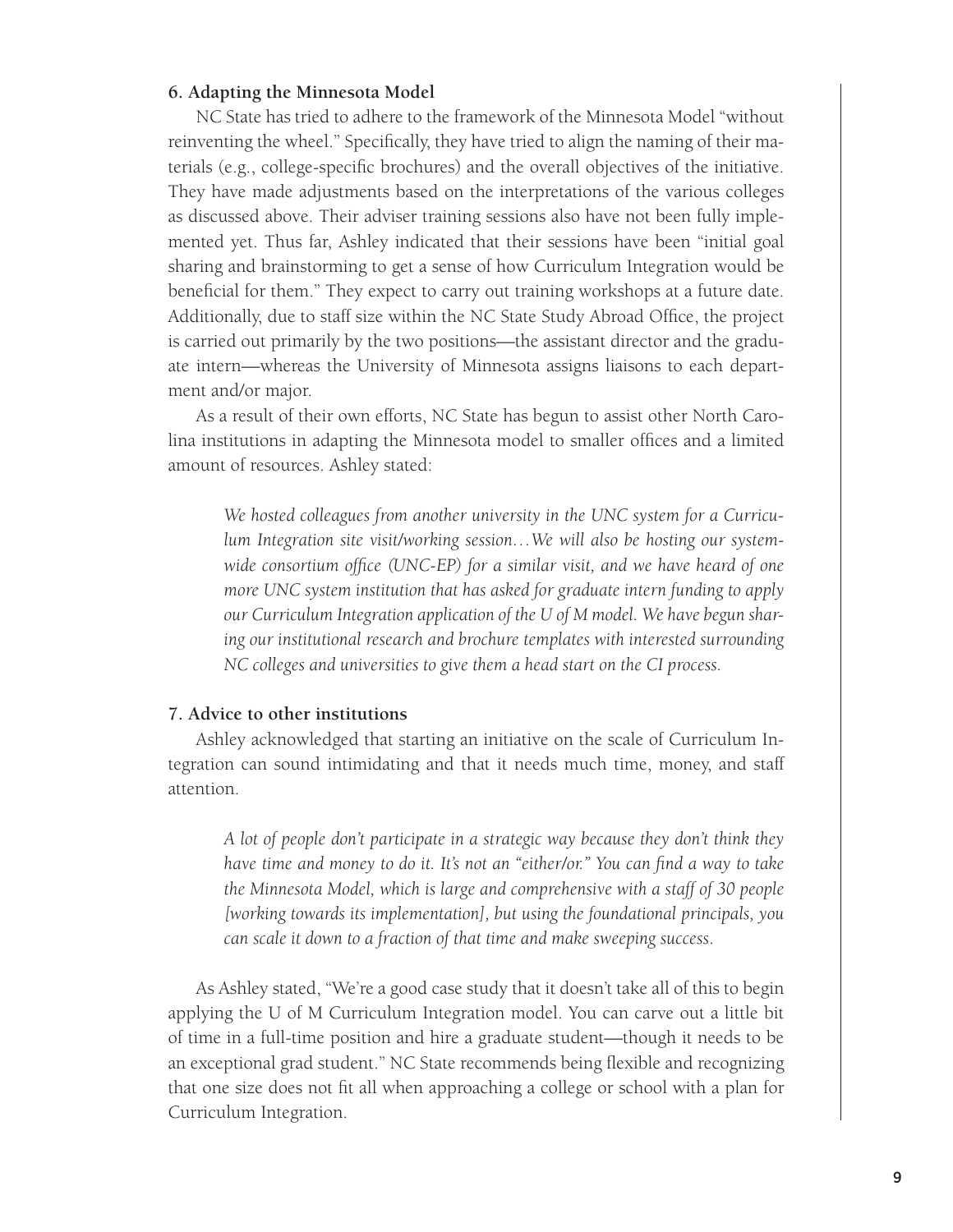# **Case Study #2: Indiana University**

This interview was conducted with the Associate Vice President for Overseas Studies, Kathleen Sideli, from Indiana University (IU).

## **1. Learning about Curriculum Integration and the Minnesota model**

Sideli has followed the Curriculum Integration project at the University of Minnesota since 1999 and has been a strong supporter of Minnesota's efforts, including giving the keynote address at the 2004 conference while serving as the president of the Forum on Education Abroad.

#### **2. Impetus and goals for Curriculum Integration**

Curriculum Integration has always been an integral objective "with regards to program development, program approval, program evaluation, academic requirements, curricular expectations, financial aid access and course equivalency policies and procedures" at IU, but there was no formal defining or visible separation of the initiative. Approximately 15-18 years ago, as part of a study abroad program catalogue project, the Office of Overseas Studies made a conscious effort to include programs for every department. Additionally, "going back well over a decade we had increased outreach efforts to students and faculty in underrepresented disciplines as well as various ethnic groups."

Continuing upper-level support has been an important goal of IU's Curriculum Integration efforts. In 2008, a new president at IU developed an international strategic plan, which got the attention of many departments and encouraged them to get on board with the effort. Additionally, continuing to increase non-traditional departmental participation has been critical.

### **3. Initial perceived benefits of Curriculum Integration**

One of the key benefits of Curriculum Integration has been for "students and faculty [to be] more aware of the complexities of education abroad (program choices, etc.)." The initiative has also increased relationships with departments through the development of faculty-led programs and exchanges. The processes for these relationships are centralized and departments must go through the Office of Overseas Studies to create programs or relationships with overseas institutions.

The increased visibility of Curriculum Integration has also led to stronger encouragement of study abroad from departments and their faculty to students. Additionally, departments have offered students financial support for study abroad through scholarships. Utilizing the relationships with departments to connect with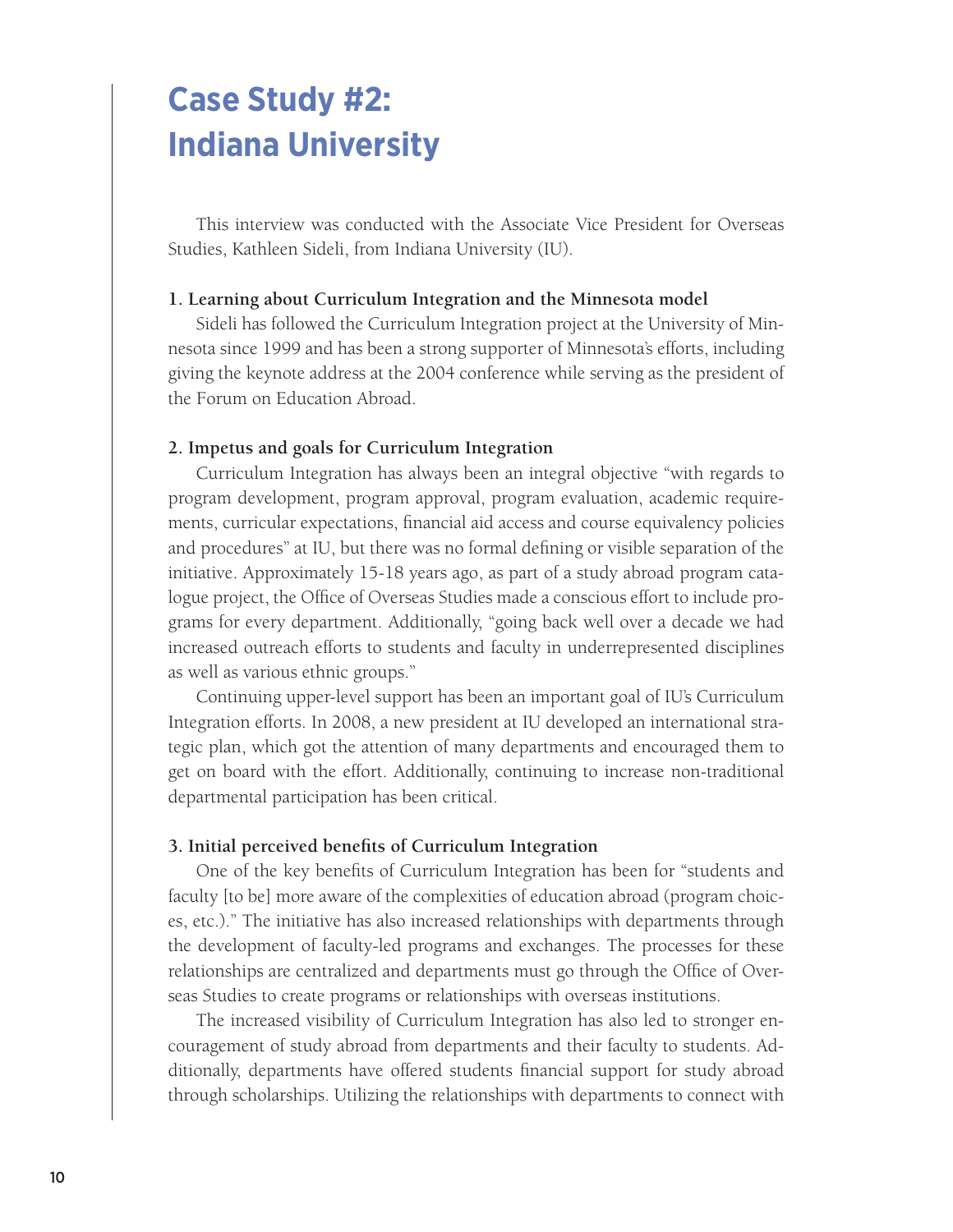students is important, as this generation of students wants more information on a micro-level when they are planning something with regard to their academic programs.

#### **4. Beginning the process**

As stated above, Curriculum Integration was already embedded within structures at IU. The language associated with Curriculum Integration has resulted in increased visibility of the initiative. As Sideli stated, the Office of Overseas Studies:

*simply folded in a few new approaches to our already strong relationships with individual schools and departments. We don't use a set definition, but use the terminology when making the case that at IU. Education abroad is first and foremost considered an integral part of a student's degree program*.

#### **5. Success and challenges of implemented aspects**

Due to the organic nature of Curriculum Integration on their campus, IU has experienced success with the integration of study abroad into IU students' academic programs. One example of existing integration is the availability of courses that contain embedded study abroad components. For instance, in a course titled *Emerging Economies in Business* students take the course in the spring and then participate in a spring break trip in one of four countries. In general, the School of Business has been a "champion" for study abroad, sending 40% of students abroad. Since the 1980s, this school has also had an international focus requirement that can be fulfilled with a study abroad experience.

Sideli acknowledged that staff limitations are the primary obstacle to increasing efforts across campus, stating, "We haven't encountered specific barriers but, due to our limited staffing, we are unable to go beyond certain efforts generated by our office."

#### **6. Adapting the Minnesota model**

Sideli indicated that the Curriculum Integration initiative at IU is more "ad-hoc than Minnesota because of resources. We insert Curriculum Integration into the planning process without having a separate and special initiative." Nonetheless, in recent years common vocabulary has become more intentional to increase visibility of the efforts. Additionally, training and workshops are more purposeful. In 2002, IU "launched an annual workshop for advisors (including faculty advisors). [They] alternate between a 101 workshop and a 201 workshop (giving advisors an introduction to study abroad at the first and more advanced information at the second)." IU also utilizes major-specific handouts for students, though these are more simplified than the University of Minnesota's *Study Abroad Major Advising Sheets*. They also undertook a project with "the College of Arts and Sciences to get departments to create guidelines for study abroad course articulation so that the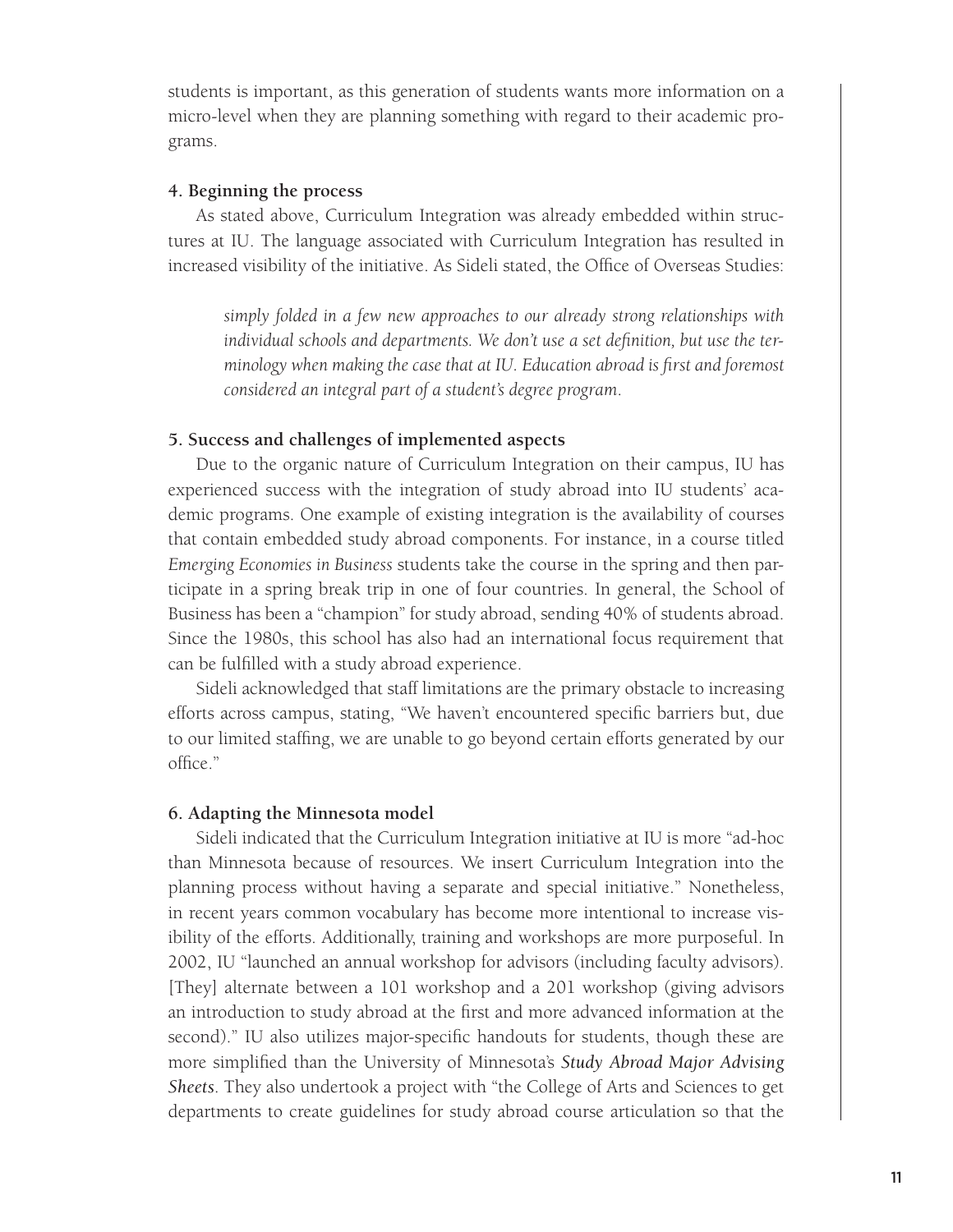rules wouldn't change with staff/faculty turnover." Finally, instead of structured international site visits, such as those in the Minnesota model, IU is able to devote \$30,000 a year toward sending faculty abroad to destinations where they intend to lead study abroad programs. These funds, allocated by the university president to the Office for Overseas Studies, annually support ten program development grants.

# **7. Advice to other institutions**

Sideli advised that it is important to have staff buy-in with an initiative such as Curriculum Integration. Staff, whether upper-level administrators or advisers, need to see the importance of study abroad in a student's academic program.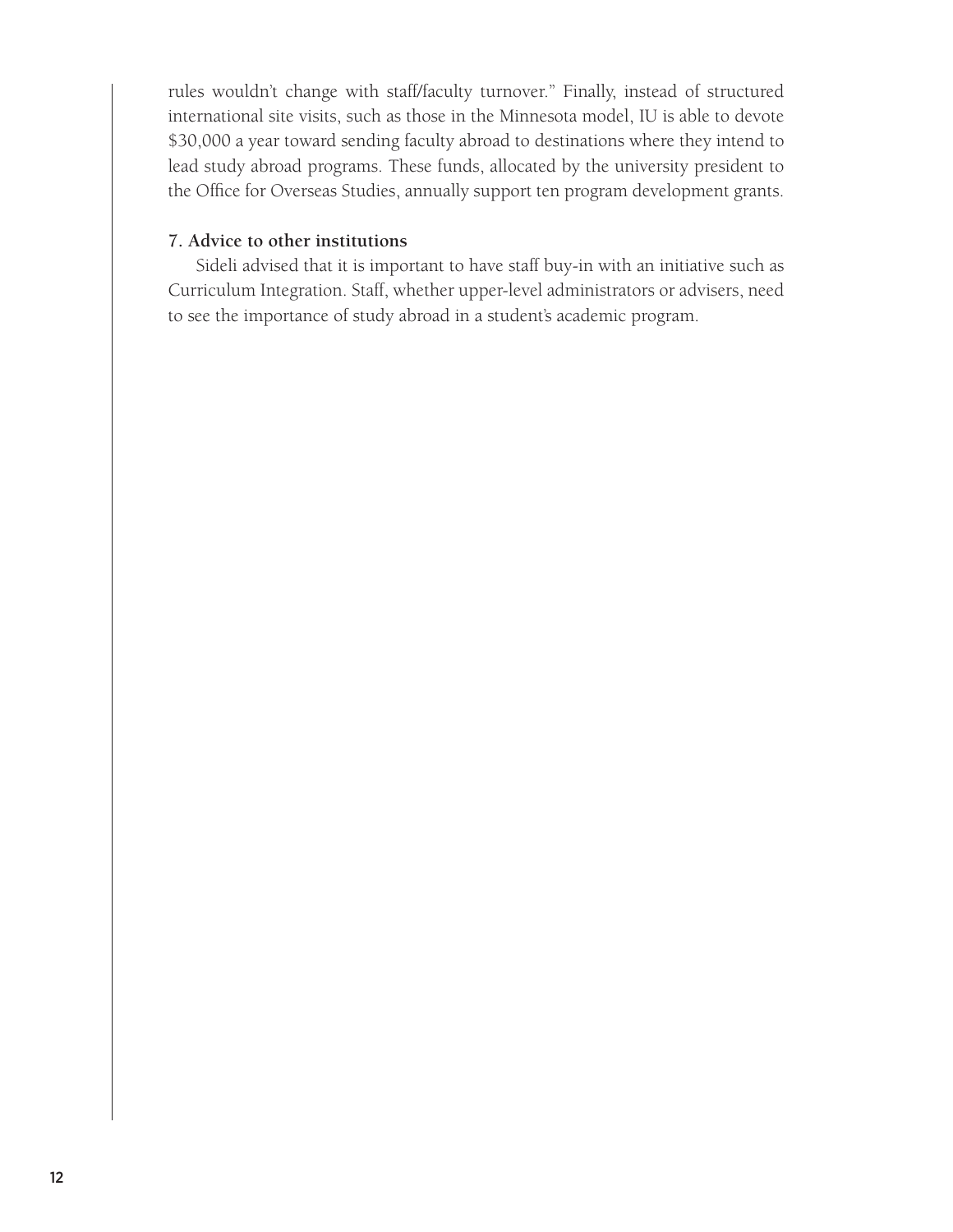# **Case Study #3: Miami University, Ohio**

This interview was conducted with David Keitges, director of International Education at Miami University, Ohio.

#### **1. Learning about Curriculum Integration and the Minnesota Model**

In 2004, a group of four from Miami University-Ohio (MUOhio), including Keitges, came to the University of Minnesota to participate in the "Internationalizing Undergraduate Education: Integrating Study Abroad into the Curriculum" conference after learning about the conference and initiative through professional connections.

## **2. Impetus and goals for Curriculum Integration**

The primary motivation for taking an intentional approach to integrating study abroad into the curriculum at MUOhio was the belief that study abroad needs to be tailored to a student's academic program and that credit approval should be accomplished more easily whenever students go abroad. MUOhio has had success for many years with regard to the number of students studying abroad. In 2004, 28% of students studied abroad by the time of their graduation date. Currently, 43% of students who graduate have studied abroad, but there is an institutional goal to have 50% of students studying abroad by time of graduation. Nonetheless, the concern with the ways in which students study abroad stemmed from the quality and nature of programs available. Traditionally, most students participated in faculty-led summer programs. These programs are developed and carried out within academic departments. Furthermore, faculty can take students abroad without consultation or administration from the Office of International Education because the budgets for the programs are maintained within departments. Additionally, coordination of the faculty-directed study abroad programs comes through the former Center of Continuing Education (currently Life Long Learning). To ensure the quality and seriousness of study abroad programs, Keitges saw the need to put restrictions on these programs through more closely monitored credit approval.

#### **3. Initial perceived benefits of Curriculum Integration**

As a result of the above-mentioned goals, quality control management is seen as a critical benefit of Curriculum Integration. By ensuring the quality of study abroad programs and guaranteed credit approval for all programs, the university can better ensure timely graduation, which Keitges indicated as an important consideration for students and their parents. (Currently, the average time to gradua-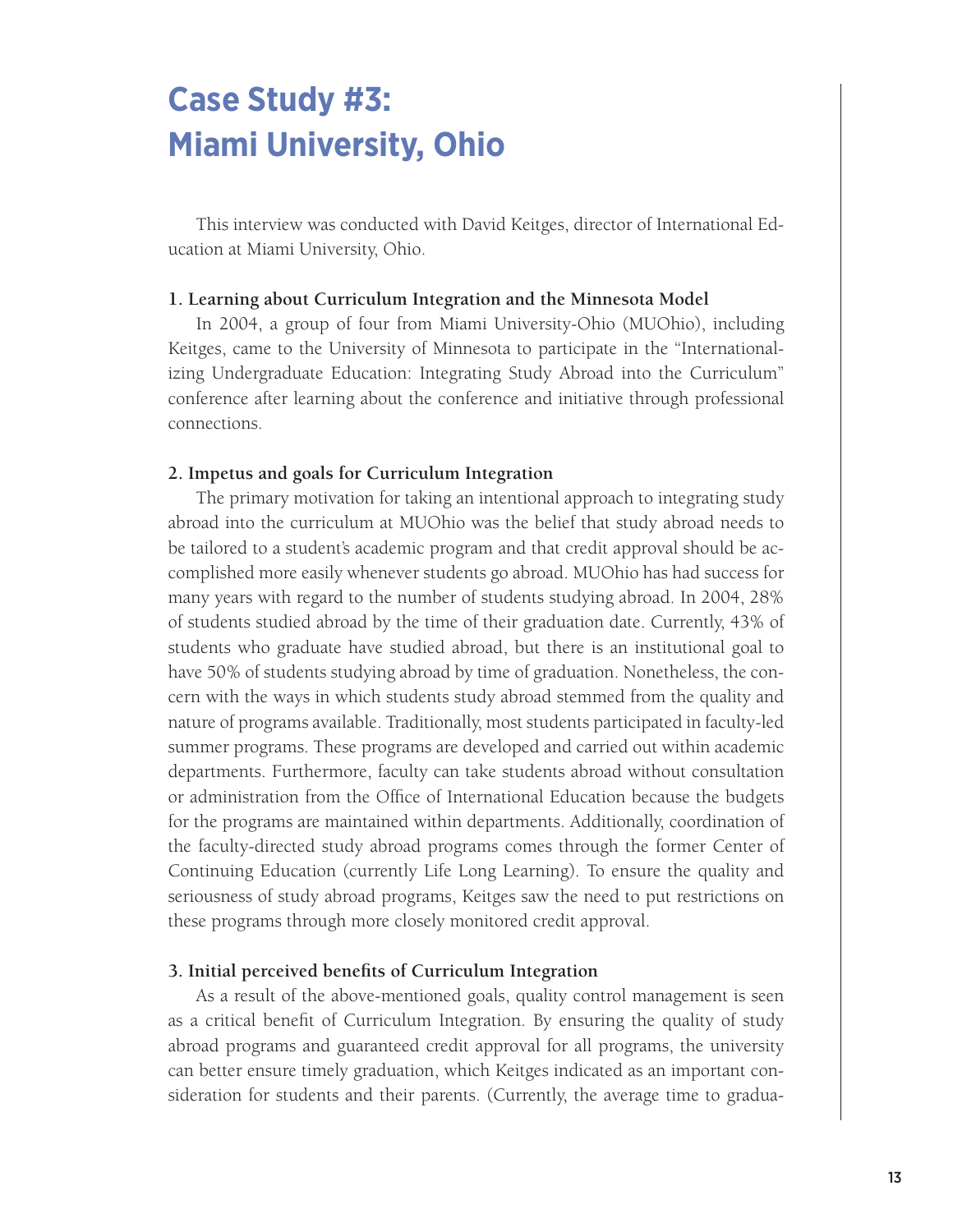tion at MUOhio is 3.72 years.) Furthermore, the Curriculum Integration initiative accentuates the institutional commitment MUOhio has made to study abroad. For instance, in addition to guaranteed credit approval for all programs—including cosponsored programs (non-MUOhio developed)—students can transfer all financial aid and scholarship money to their program. Additionally, the university has seen an increase in exchange programs, and selection of destinations outside of Western Europe.

### **4. Beginning the process**

Starting the Curriculum Integration initiative at MUOhio has been rather informal. OIE staff contacted departments, letting them know "we're thinking of you" and then sat down to work on identifying compatible programs for their department requirements and credit approvals. Within their design plan, the OIE included meetings with higher-level administrators, as well as with faculty and advisers. Major-specific study abroad materials were placed on the Office of International Education's website. The OIE also established annual meetings with faculty members and advisers to explain their duties and to encourage them to be proactive when advising students on study abroad options.

The structure of study abroad administration is decentralized at MUOhio, which has affected the way Curriculum Integration is shaped with regard to staff responsibilities. There are two study abroad advisers within the OIE who interact with departments, but there are also separate offices and staff for the Luxembourg program (one of the oldest programs at MUOhio), the Life Long Learning office, and the Business School. As a result, the OIE staff do not interact with all students and faculty regarding study abroad options.

#### **5. Success and challenges of implemented aspects**

Keitges indicated that their study abroad participation numbers have not been affected by the current financial crisis. As a result, the visibility of the importance of study abroad continues to increase across the MUOhio campus. The number of departments that previously did not have any students participating in study abroad has decreased, with only five or six departments still lacking in participation. The increases in study abroad participation vary across departments and some have had more difficulty increasing numbers than others. Engineering, for instance, has had minimal increases in study abroad participation, but there have been efforts to boost awareness of study abroad. In their first year engineering students partake in a general, professional overview course; in one of these class sessions, study abroad advisers come to talk to students about options for engineering students and how such an experience might be incorporated into their careers.

In particular, one of the most important successes at MUOhio has been the upper-level administrative support and the inclusion of study abroad as a "top-five academic goal" in the institution-wide strategic plan. In 2005, Keitges noted, one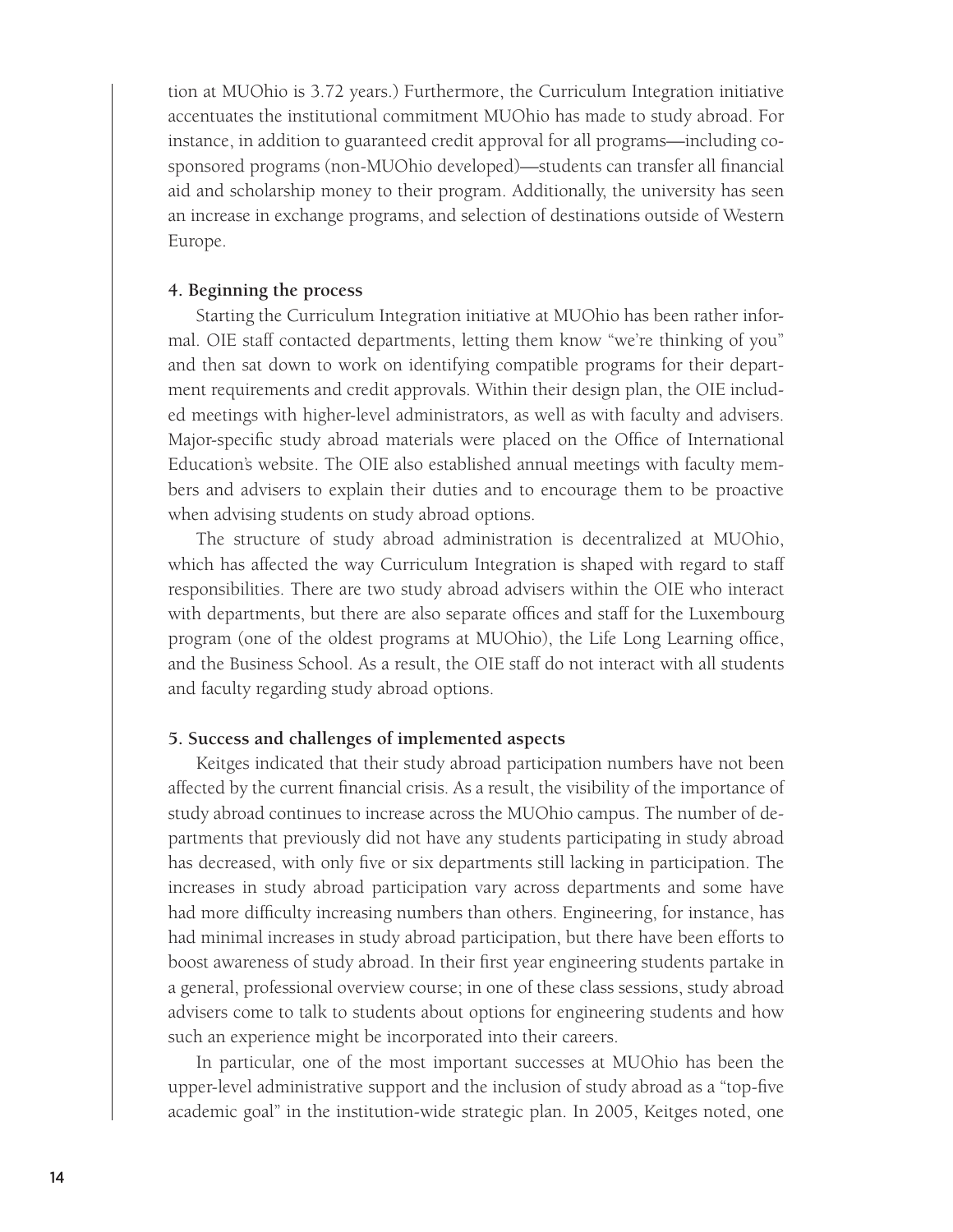provost in particular, took an active approach toward integrating study abroad into degree programs. Although this provost is in the process of leaving his position, he has pushed heavily for the requirement of study abroad within academic programs. In fact, many majors have already established this requirement, such as International Studies, which currently sends 85% of its students abroad. The Spanish and French education programs, as well as the China Business certificate program, also have the study abroad requirement.

The annual meetings with advisers and faculty have been additional successful opportunities for OIE staff to talk with stakeholders regarding program options they feel are appropriate matches for their students, as well as identify new possibilities for students. These meetings also allow the OIE staff to discuss important study abroad-related topics, such as risk management. Working with advisers and faculty to identify study abroad options will become even more important as the core curriculum requirements at MUOhio adjust in the fall of 2010 to include a more global focus. Currently, the core curriculum is known as the Miami Plan and includes a course requirement on domestic diversity, as well as a course with an international focus. The new plan will be known as the Global Miami Plan, which will include even more globally focused coursework. Keitges stated that this requirement entails nine credits of globally-focused coursework on campus, or the option for students to participate in a study abroad program. In the latter case, students will only need to enroll in six credits to complete the curriculum requirement. The Global Miami Plan was a cooperative effort between the Liberal Education Council and Keitges in his role as director of the OIE.

### **6. Adapting the Minnesota Model**

Curriculum Integration at MUOhio is more of an informal process compared to the structured model at the University of Minnesota. The OIE has held meetings with advisers and faculty, has developed online, major-specific materials, and has worked with faculty to ensure course approvals. As discussed above, the office capacity and study abroad administration is quite different from the University of Minnesota, necessitating an adaptation of OIE staff responsibilities.

#### **7. Advice to other institutions**

Keitges offered several points of advice for other institutions to consider when starting a Curriculum Integration initiative. He first suggested "hiring someone that knows what Curriculum Integration means. It's a conceptual issue. People are eager to send someone abroad but don't always know why." Second, he advised that everyone in the international office should be a member of the Forum on Education Abroad, which serves as an important guide for establishing practices. As aligned with the underlying principles of Curriculum Integration, Keitges further emphasized the need to see study abroad as an integral academic component, and voiced the opinion that study abroad advisers should be seen as academic advisers. Addi-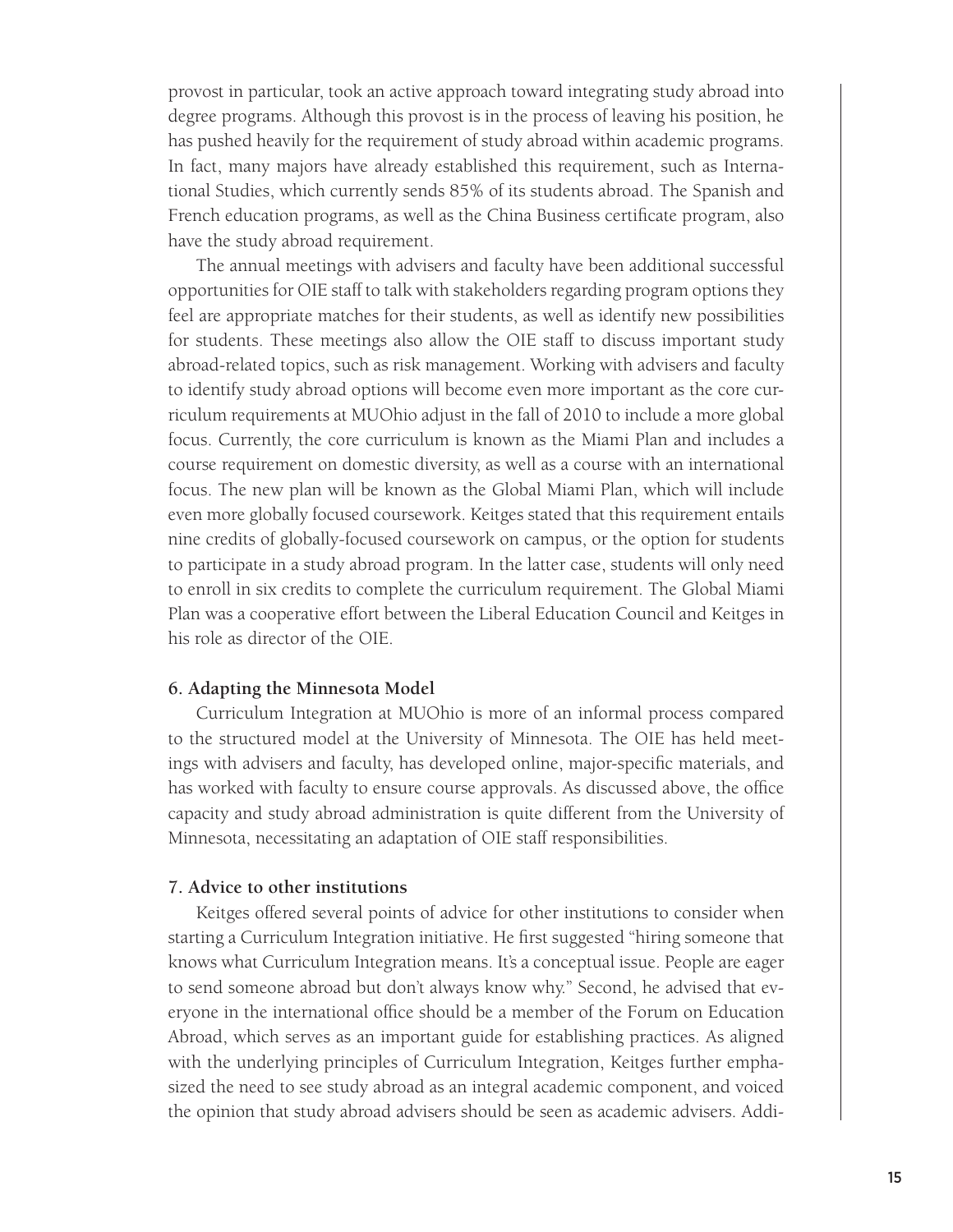tionally, he believed a study abroad office should report to an academic provost, as opposed to being housed under Student Affairs. Last, to ensure academic support, he said that staff should aim to gain access to deans and department chairs.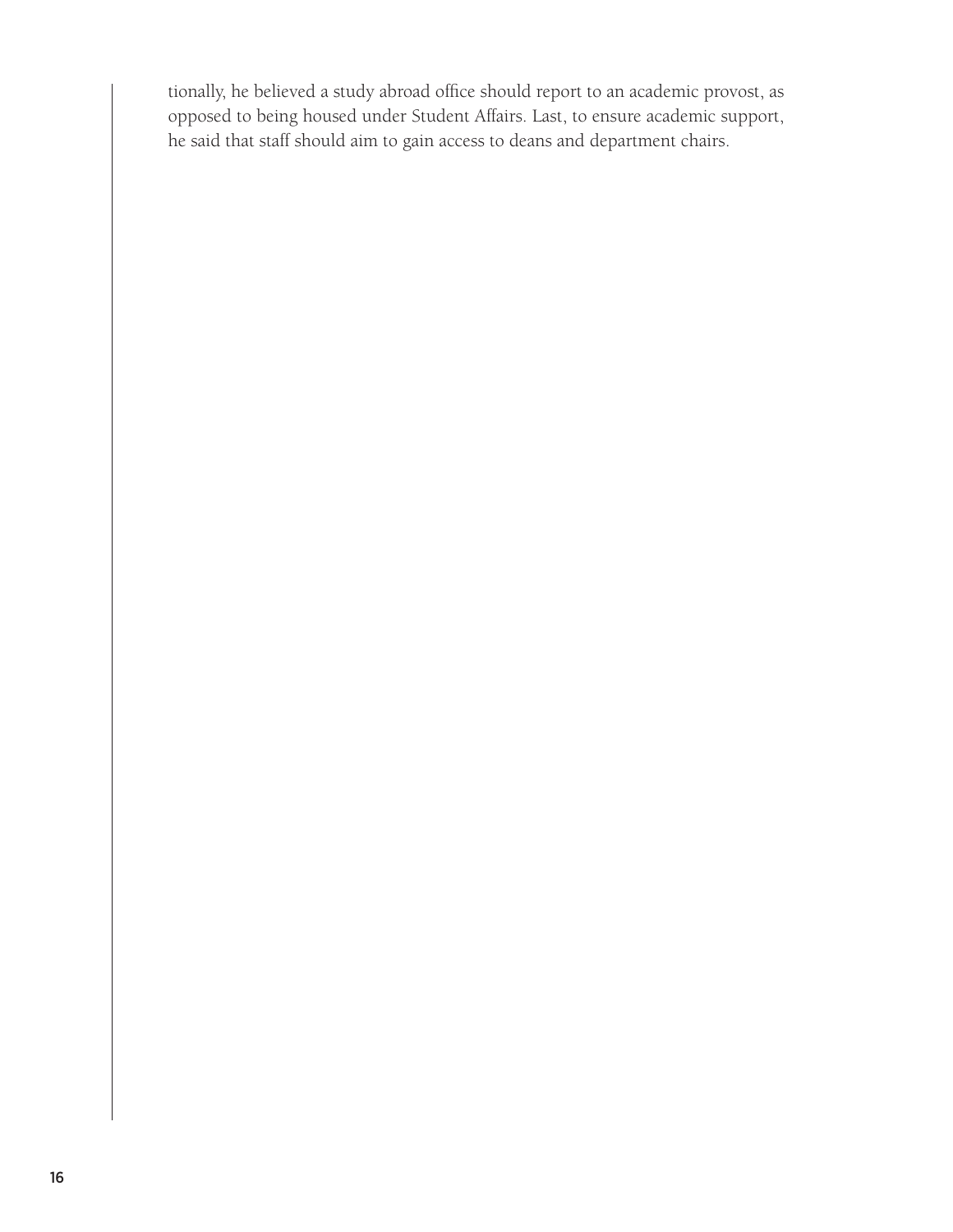# **Case Study #4: Oklahoma State University**

This interview was conducted with Gerry Auel, Study Abroad Coordinator at Oklahoma State University (OK State).

#### **1. Learning about Curriculum Integration and the Minnesota model**

Auel first learned of Curriculum Integration through the SECUSS listserv, a professional network for international educators. She participated in the "Internationalizing Undergraduate Education: Integrating Study Abroad into the Curriculum" conference in 2004 at the University of Minnesota. Auel noted that "going to the conference was inspirational and it caused me to be a little more determined. It certainly presented goals to strive for."

#### **2. Impetus and goals for Curriculum Integration**

The main goal for OK State to begin a Curriculum Integration initiative "was to increase participation in study abroad." One distinguishing characteristic of study abroad at OK State is the fact that the office is relatively new, opening only in 1996. As a conservative state, Auel suggested that the notion of study abroad is growing in popularity in Oklahoma, but that such an experience has not been as sought after by students as much as it has in other states. Additionally, there have been certain barriers to study abroad that the Study Abroad Office wanted to address. One of these barriers for students was "that they could not find courses abroad that would fit into their degree programs." To address the goal of increasing study broad participation, the coordinator aims to "work with faculty and departments to identify courses students could take abroad…by targeting some reciprocal exchanges in specific disciplines."

### **3. Initial perceived benefits of Curriculum Integration**

The overarching goal of increasing student participation in study abroad also serves as a benefit of Curriculum Integration. Additional benefits include contributing to the internationalization for the campus, as well as increasing faculty awareness of study abroad programs and fit into degree structures for students.

### **4. Beginning the process**

At the time of the 2004 conference, Auel was "a one person office with an administrative assistant." She began the process by talking to department heads and faculty members "with the idea of trying to target universities with which we had reciprocal agreements to refine or reduce the number of choices to a few that we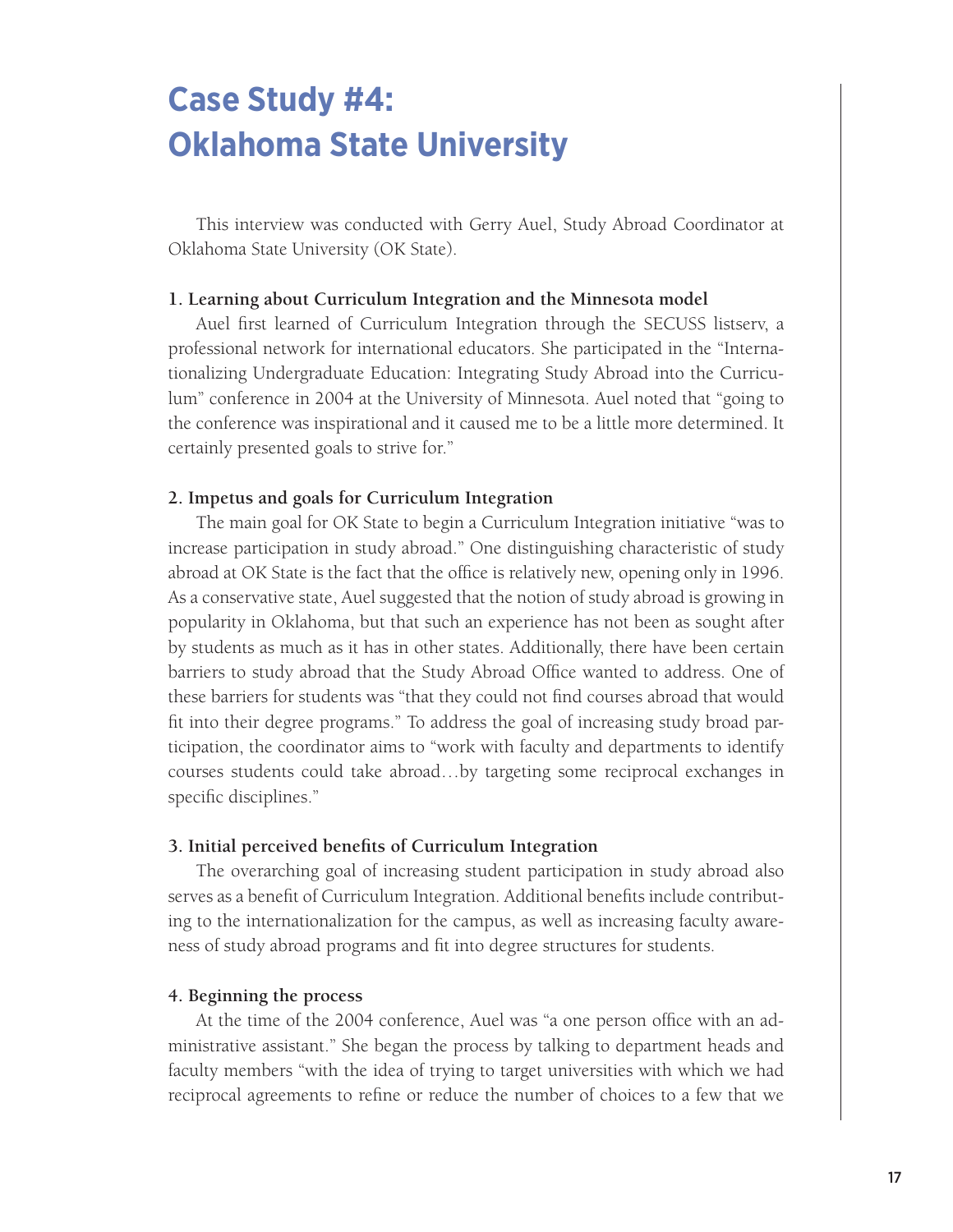would really develop course equivalencies." There was little result from these initial efforts, however. Although departments seemed interested, many people were already overburdened with other time commitments. Auel stated: "For example, I met with the head of advising in the engineering college—they were interested. We looked at courses together. That director is so busy and over-burdened with his own student caseload that it just fizzled." Consequently, many of the initial attempts to work with departments, aside from developing some course equivalencies, have led the initiative to stall.

#### **5. Success and challenges of implemented aspects**

OK State has had several challenges gaining momentum with their Curriculum Integration initiative. Limited staffing devoted to the project, in addition to lack of support from upper-level administration, have been the primary obstacles. It appears that upper-level administrators, while interested in study abroad, are more concerned with numbers and do not necessarily understand how the process of Curriculum Integration could be a catalyst to increase study abroad numbers or the other benefits of such an initiative. Funding is also a concern in working with higher-level administration.

One aspect of their initiative, finding courses equivalencies, has been working fairly well. Auel indicated that her office established relationships between the study abroad office staff and advising offices within departments early on, creating a guidebook "to help them understand the study abroad process and help them advise students in study abroad." Advisers are thus very aware of what course equivalencies have been identified, which is important when students sign learning agreements with their advisers to receive credit for study abroad programs.

Peer advisers within the study abroad office are also knowledgeable about course equivalencies. Both these peer advisers and academic advisers are able to access a database that houses the course equivalencies. Nonetheless, one of the greatest challenges at OK State is finding courses abroad that can count towards students' majors. OK State interprets guidelines for federal aid restrictively, meaning that students can only use their federal financial aid for courses that count towards their major, not their minor. Consequently, this limits the courses students can take abroad.

#### **6. Adapting the Minnesota Model**

Auel views OK State's Curriculum Integration initiative as more informal due to its evolving nature and not being a concrete plan. This is primarily due to the setbacks they have experienced due to administrative buy-in, as well as funding issues and time commitments. Their process has included establishing relationships with advising units within colleges and working with these units to determine course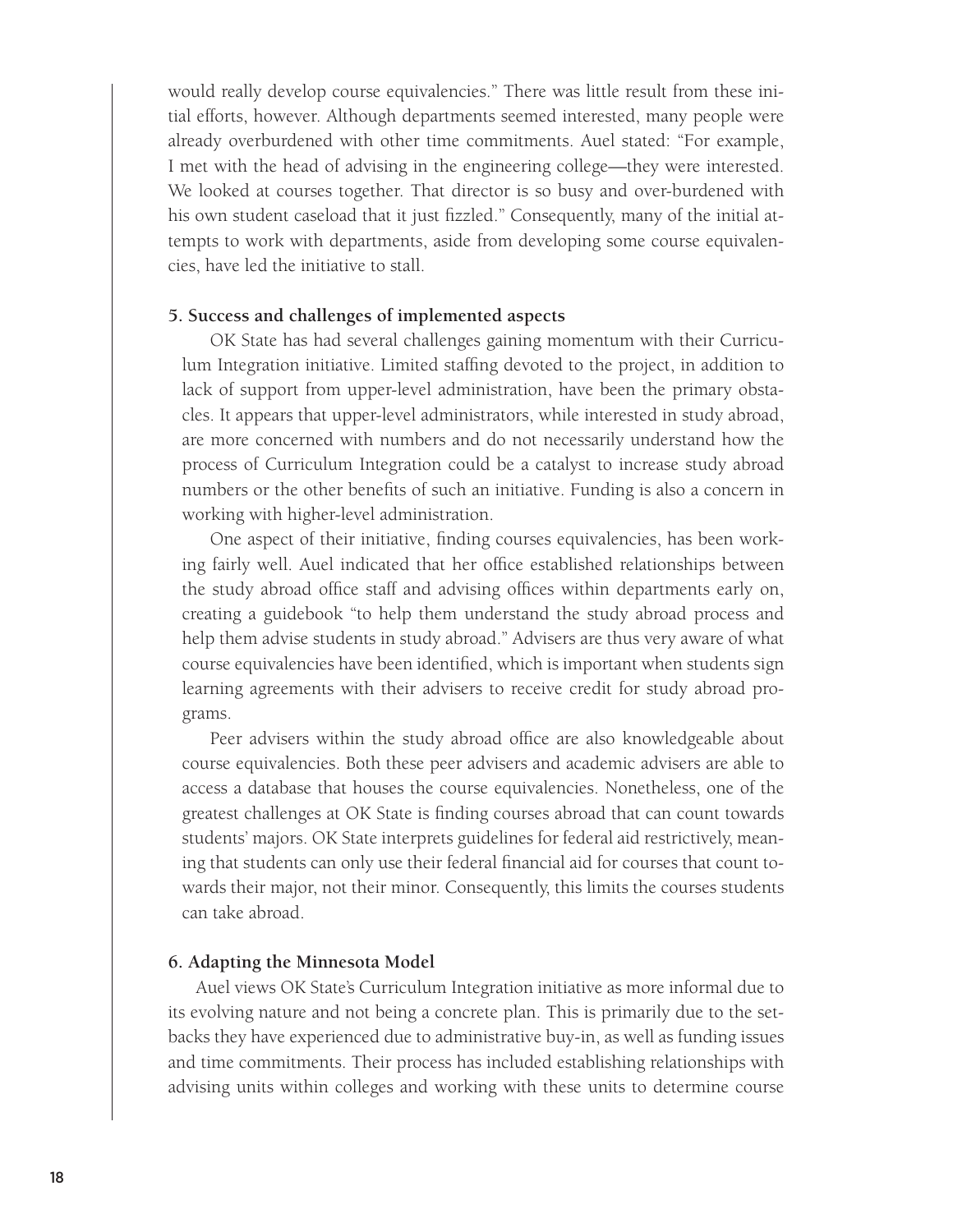equivalencies. Overall, however, their efforts to partner with other stakeholders besides advisers, such as faculty, have been somewhat limited.

# **7. Advice to other institutions**

Auel acknowledged that the type of university they are—a land grant institution from a less wealthy and very conservative state—causes some limitations in their ability to move forward with Curriculum Integration. Based on their efforts and lack of success, she recognizes that it is crucial to gain faculty involvement and commitment. Additionally, she acknowledged that it is important to set achievable and realistic goals. For instance, the study abroad coordinator explained that "OK State's faculty council announced that '100% of graduates need to study abroad.' [Auel] was able to modify this statement to say: 'have a significant international experience,' because 100% of students won't be able to study abroad." She advises being patient and civil, and to start small, concentrating on one department at a time.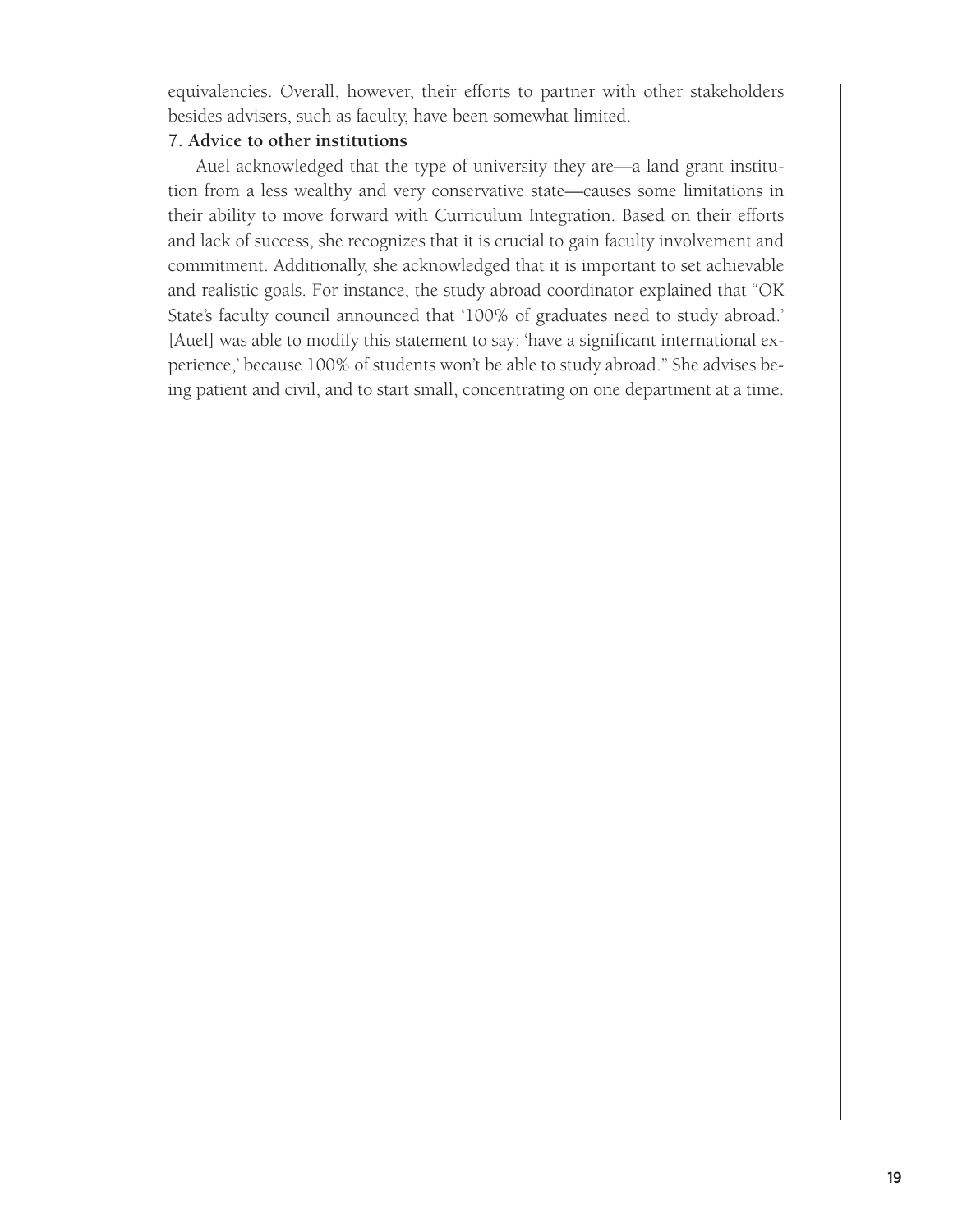# **Case Study #5: Boston College**

This interview was conducted with Elizabeth Goizueta, Assistant Director for Curriculum Integration in the Office of International Programs (OIP) and lecturer in the Department of Romance Languages and Literature.

## **1. Learning about Curriculum Integration and the Minnesota Model**

The Curriculum Integration project at Boston College was started around 2003 by a former director of the Office of International Programs. In 2004, an associate director for academic operations attended the "Internationalizing Undergraduate Education: Integrating Study Abroad into the Curriculum" Conference at the University of Minnesota. The current lead for Curriculum Integration, Goizueta, began her role in 2009, though she did not learn specifically about the Minnesota Model when beginning her efforts.

## **2. Impetus and goals for Curriculum Integration**

The motivation behind Curriculum Integration was to emphasize the academic seriousness of a study abroad experience. Furthermore, OIP wanted to increase faculty's awareness of study abroad opportunities for students, and for faculty to take study abroad more seriously. Previously, it was difficult for students to receive credit for their international experiences. Thus, the goals for the Curriculum Integration initiative are to identify and maintain course equivalencies abroad that departments find consistent with students' coursework at BC and for departments to become more familiar with courses abroad to satisfy general elective credit.

#### **3. Initial perceived benefits of Curriculum Integration**

The above-mentioned goals also serve as the benefits of Curriculum Integration. Curriculum Integration has served as a mechanism for discussion with faculty members and department chairs to enhance the perception of study abroad as a serious academic component of students' degree programs. In addition to the benefit of identifying course options for students to take abroad, the Curriculum Integration project has allowed faculty to be more engaged in the study abroad process.

### **4. Beginning the process**

Since Curriculum Integration was initiated in 2003, the project has passed through two administrators within the OIP before being assigned to the current lead for the project, who participated in this interview. Additionally, a graduate as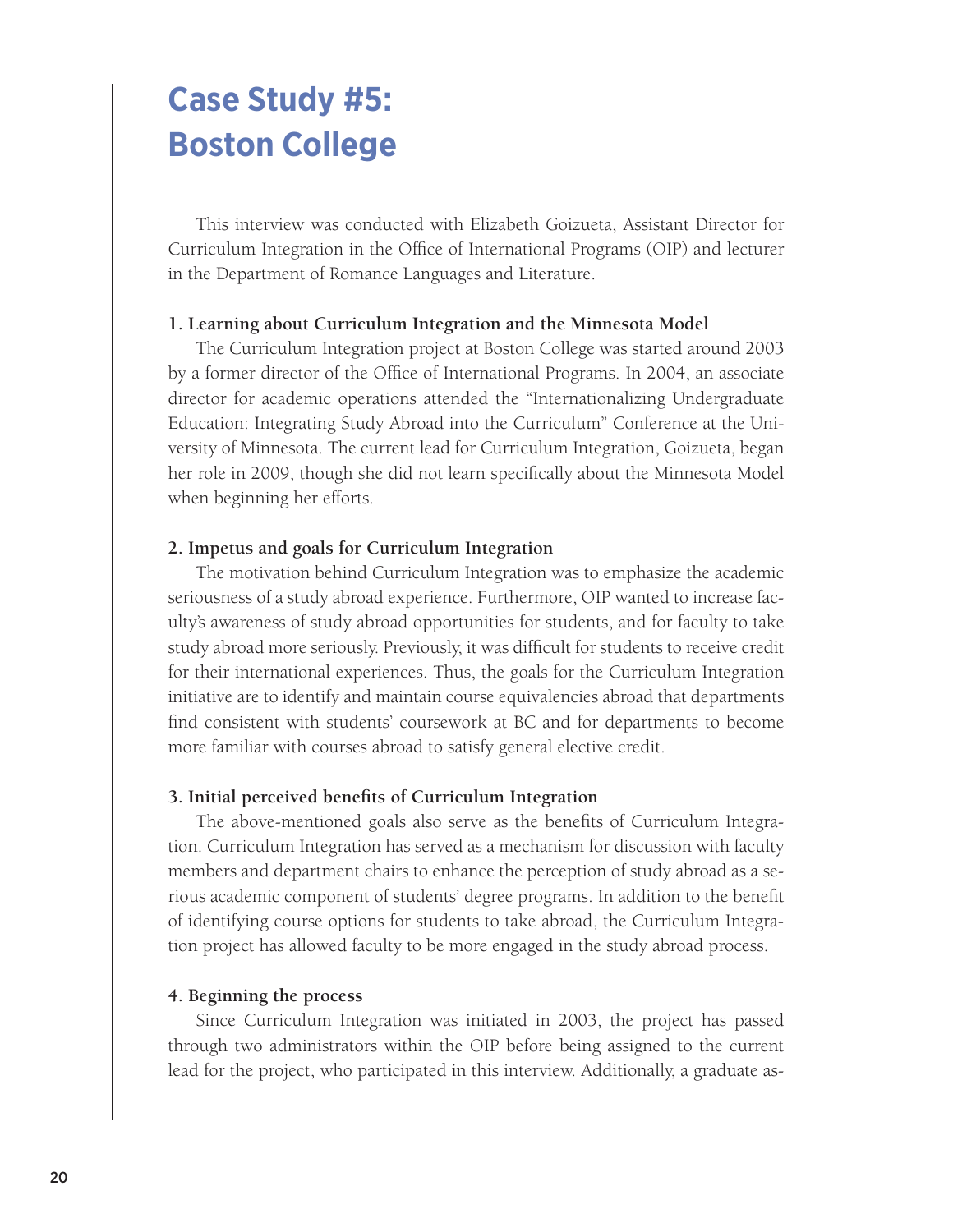sistant works on the project; however, having a short-term graduate assistant makes it difficult to develop consistency.

When first talking to departments, staff in the OIP discussed Curriculum Integration in terms of process, specifically in terms of systematizing course approvals for students. Initially, the OIP intended to gain a consensus among departments to decide if they wanted to pre-approve courses, maintain a list of prior approved courses, or do it on a case-by-case basis. OIP found, however, that they could not build unanimity among departments and that it was best to let each department decide how to maintain course approvals independently. The OIP placed departmentally approved courses onto the OIP website under advising information, which the section below discusses.

#### **5. Success and challenges of implemented aspects**

Goizueta stated, "[Curriculum Integration] is an ongoing pursuit and we have hit roadblocks." The most visible outcome of their initiative has been the process of systematizing course approvals. Since March 2010, the website has provided students with access to lists of these approved courses by department and by country. If the department has not approved any courses, students schedule an appointment with the appropriate departmental contact directly. These approved study abroad courses, however, are for Boston College programs, not approved external programs. If students want to participate in external programs, students need to go through the process of getting courses approved through departments. While the current format is not ideal (PDFs of tables broken down by country), OIP has received positive feedback from students that they appreciate being able to see specific courses they know will earn credit. OIP shows students how to use this tool in study abroad orientations the office conducts. While the departments have helped identify the courses, they have not seen the finished product. Next semester, OIP plans to bring department chairs and faculty to a lunch to show them how they can use the tool with their students. Initially, OIP faced some resistance from departments when determining course pre-approvals, but departments receive the initiative more positively now that departments are autonomous in their decision to determine course approvals for study abroad programs.

#### **6. Adapting the Minnesota Model**

Although staff of the OIP at Boston College did attend the 2004 conference at University of Minnesota, Goizueta was not aware of the Minnesota Model until after beginning the project. As a result, Boston College is in the process of developing their own model, starting by building relationships with department chairs and other faculty members to engage them in the study abroad process through OIP's system for approved course selection.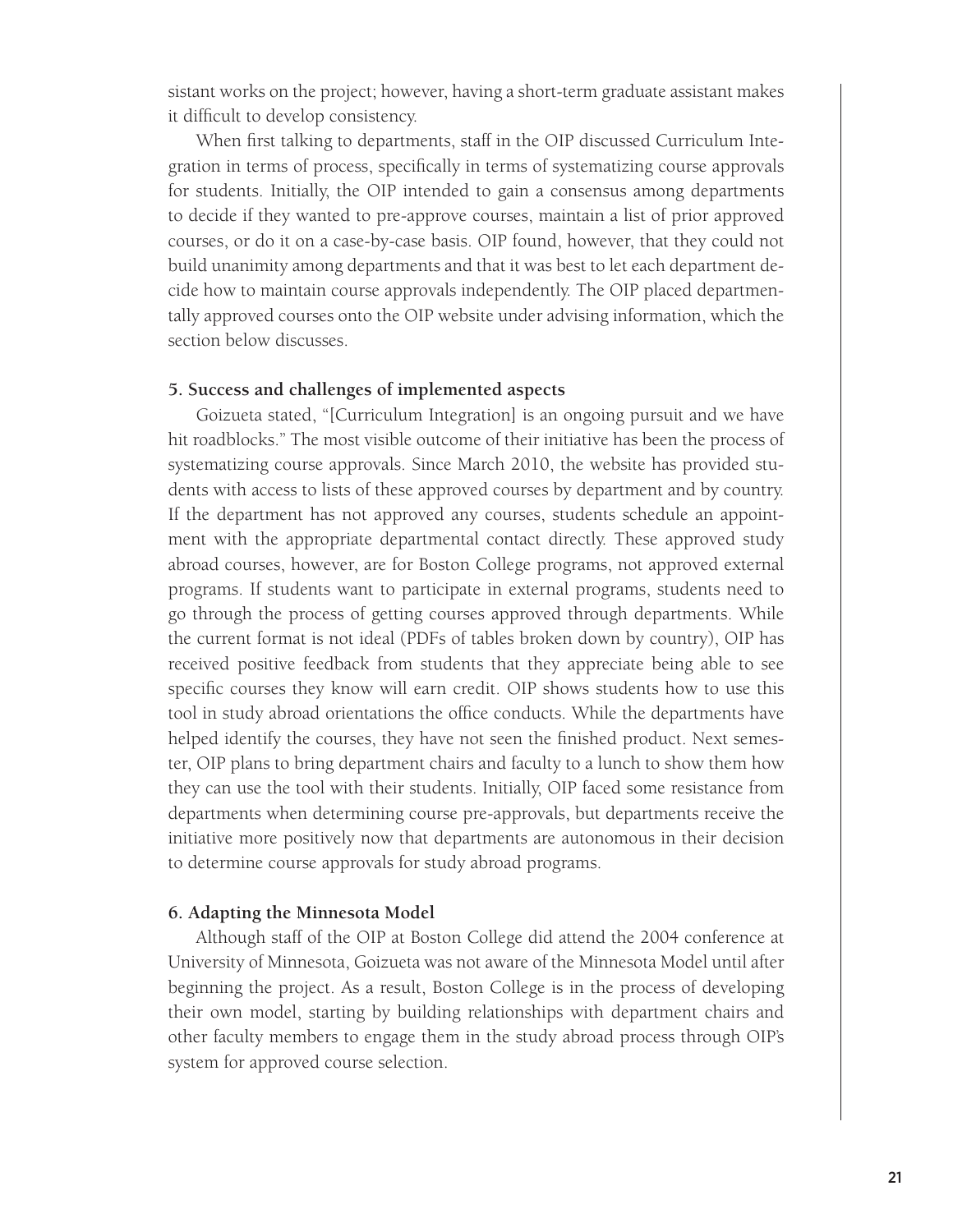# **7. Advice to other institutions**

The process for getting the Curriculum Integration initiative going has been a long and arduous process and the OIP is just now beginning to see the "fruits of their labor". Goizueta would like to have, as well as advise others to have if it is possible, a consistent, part-time staff member devoted to Curriculum Integration, which would benefit the development of the project. Additionally, she suggested being aware of departmental autonomy when establishing relationships with various units across campus. She indicated that it is important to try something, acknowledging that an initial effort won't always work.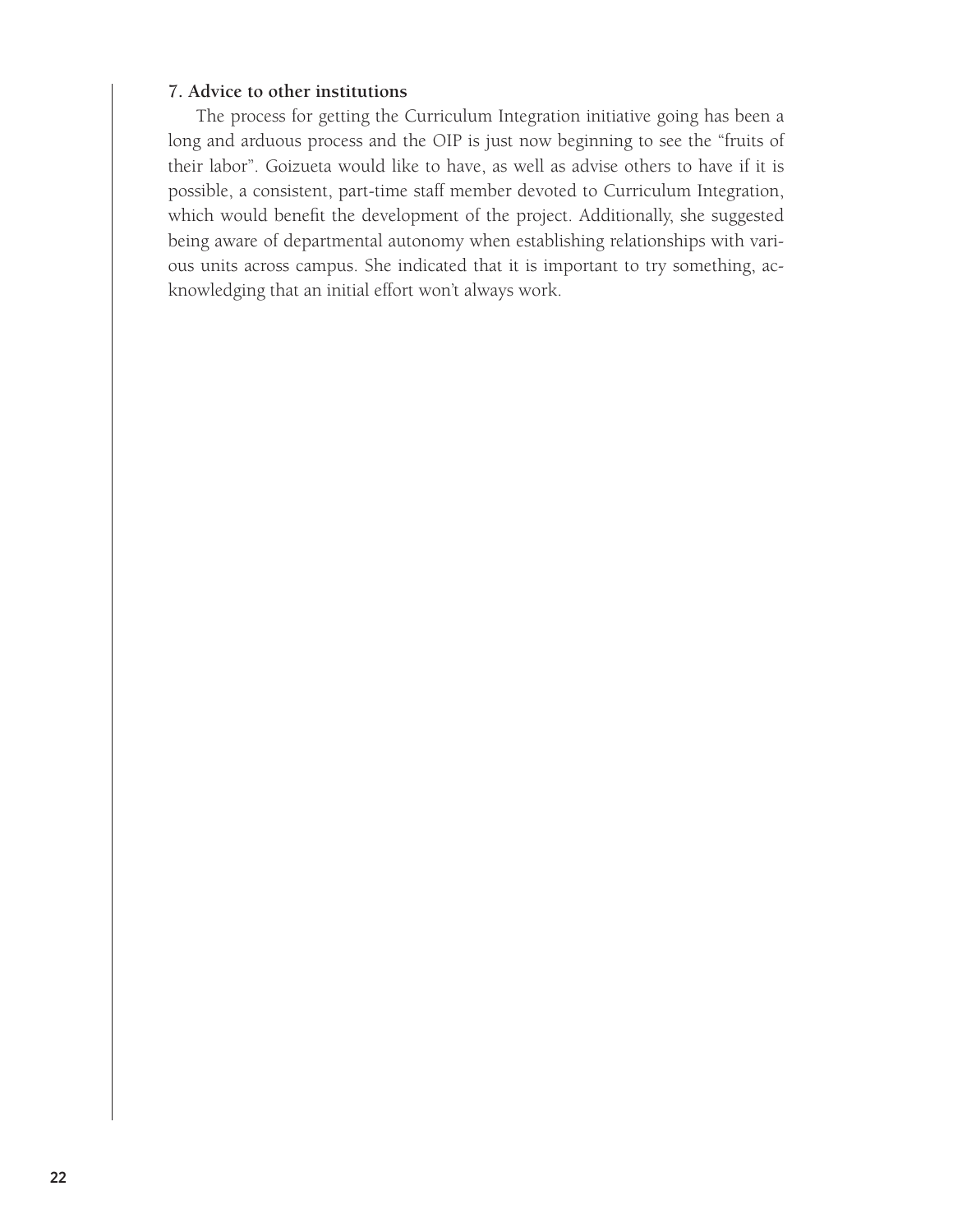# **Case Study # 6: Southern Illinois University-Edwardsville**

This interview was conducted with Dr. Ronald Schaefer, Director of International Programs at Southern Illinois University, Edwardsville (SILU). As a faculty member, Shaefer was involved in starting the Office of International Programs at SILU.

#### **1. Learning about Curriculum Integration and the Minnesota Model**

A few years before the 2004 "Internationalizing Undergraduate Education: Integrating Study Abroad into the Curriculum" conference, Southern Illinois University-Edwardsville was trying to get broader acceptance for study abroad campus-wide, including creating a central office. Schaefer attended the conference and considered that the information presented at the conference would "be one way to proceed, going department-by-department to begin to develop or advance particular sites that would be useful to semester-long study abroad."

#### **2. Impetus and goals for Curriculum Integration**

Thus, the goals and motivation behind starting a Curriculum Integration initiative was essentially parallel with organizing a study abroad movement on the SILU-Edwardsville campus. The goal was to work with some initial departments, including English and History, to build momentum. After having to halt work on the initiative, as discussed below, SILU is currently working on restarting Curriculum Integration efforts and is focusing on the foreign language department. Their present goal is to organize and coordinate information students receive in terms of study abroad program options and how study abroad fits into their curriculum.

#### **3. Initial perceived benefits of Curriculum Integration**

Curriculum Integration has allowed SILU to increase study abroad awareness and efforts in an organized fashion. In addition to delivering similar messages to students about what options they have for study abroad, one of the perceived benefits of Curriculum Integration is to further promote destinations outside of Europe. Indeed, SILU recognizes growth in destinations such as Africa, China and the Middle East. Additionally, SILU views Curriculum Integration efforts as a way to build on faculty expertise and knowledge by identifying which faculty are either foreign-born and/or who conducts research abroad.

#### **4. Beginning the process**

As stated above, SILU did experience some initial setbacks. Delays occurred because central administration charged Schaefer with the task of establishing a central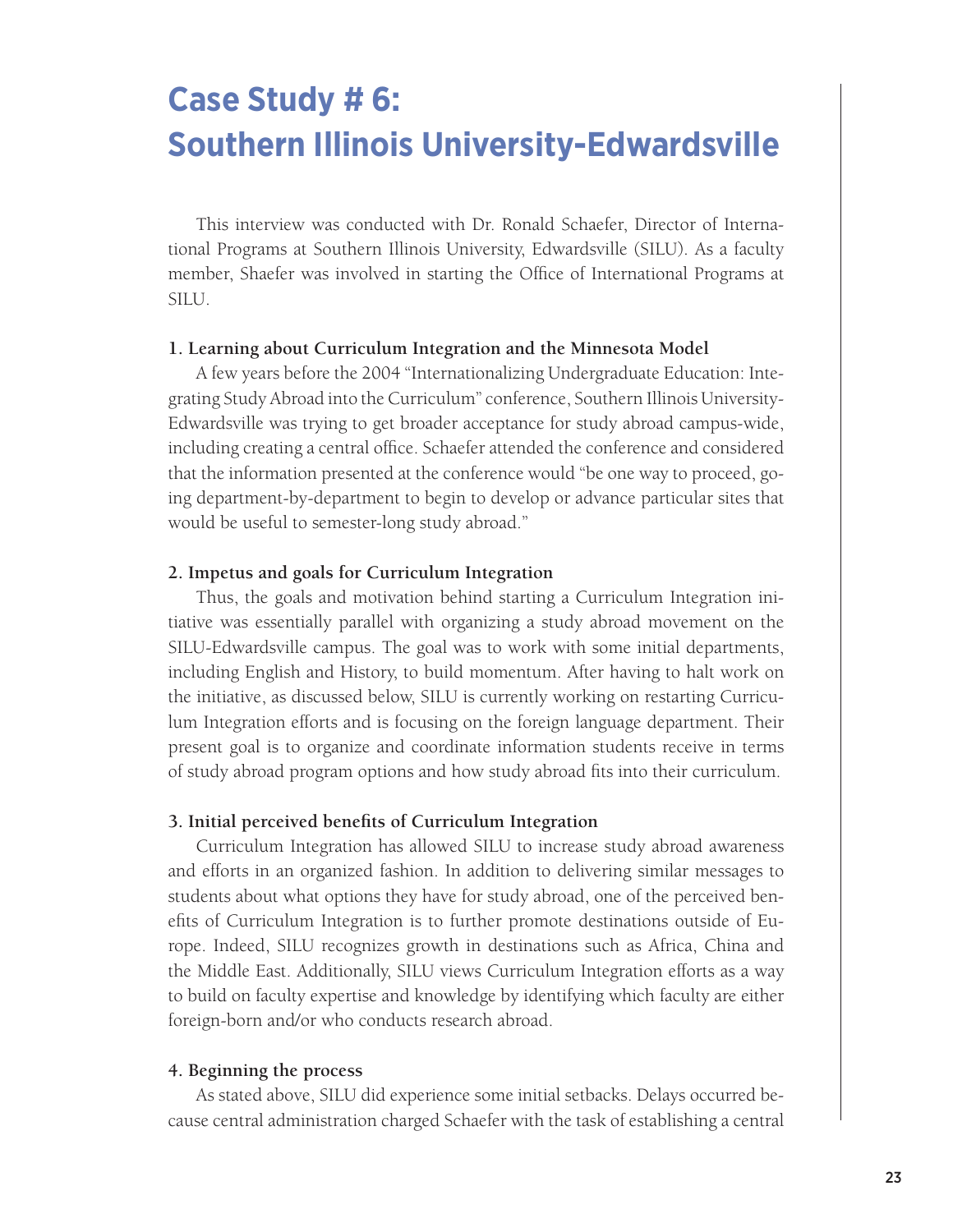office for international programs, which included study abroad, international student services, and other internationally-related curricular activities. Schaefer stated:

*The integration program was very useful to try and get started, but all of the other stuff— developing the central unit—overwhelmed us. It created a great*  interest, but this is being done with limited personnel. It had to be put on the *back burner, but we're starting to bring it back.*

Another difficulty Schaefer faced was the knowledge that students heard conflicting messages about which programs in which to participate. Faculty promoted sites they thought were best, while the study abroad staff suggested other programs. In general, the initiative did not have upper-level support, especially in the hard sciences, such as chemistry, physics and biology. For instance, the director tried to develop short-term, faculty-led programs with nursing. As Schaefer stated, "Everything was set, just needed a dean's signature and at the last minute the dean said 'No', so the program was cancelled."

## **5. Success and challenges of implemented aspects**

After experiencing the above-mentioned challenges with starting the Curriculum Integration process, SILU is beginning to see some success. Specifically, the initiative is experiencing more upper-level support. As Schaefer described, "this past year, the chancellor initiated a task force on internationalizing the campus... If you don't have top-down input—you can do a lot bottom-up—but it'll stop and only resonate in a few places. That's the biggest thing we've learned." As a result, more departments are coming to the Office of International Programs and saying "we'd like to do something, but we don't know what." The College of Arts and Sciences has a new dean who has included study abroad and experiential learning in his strategic plan. Thus far, however, departments are having difficulty acting on this plan. The most notable outcomes are coming from departments that have international faculty. Schaefer emphasized that these efforts with Curriculum Integration will only continue to succeed if they are faculty-driven. Building off faculty's interest and international knowledge helps push these efforts.

The Curriculum Integration initiative still faces some resistance. Nursing and the hard sciences, for instance, still have difficulties seeing how they can integrate study abroad. Additionally, although there is more interest from the education department, there are difficulties identifying suitable programs because of state requirements with teacher education. There has also been pushback when trying to encourage the incorporation of more international elements into the general education requirements.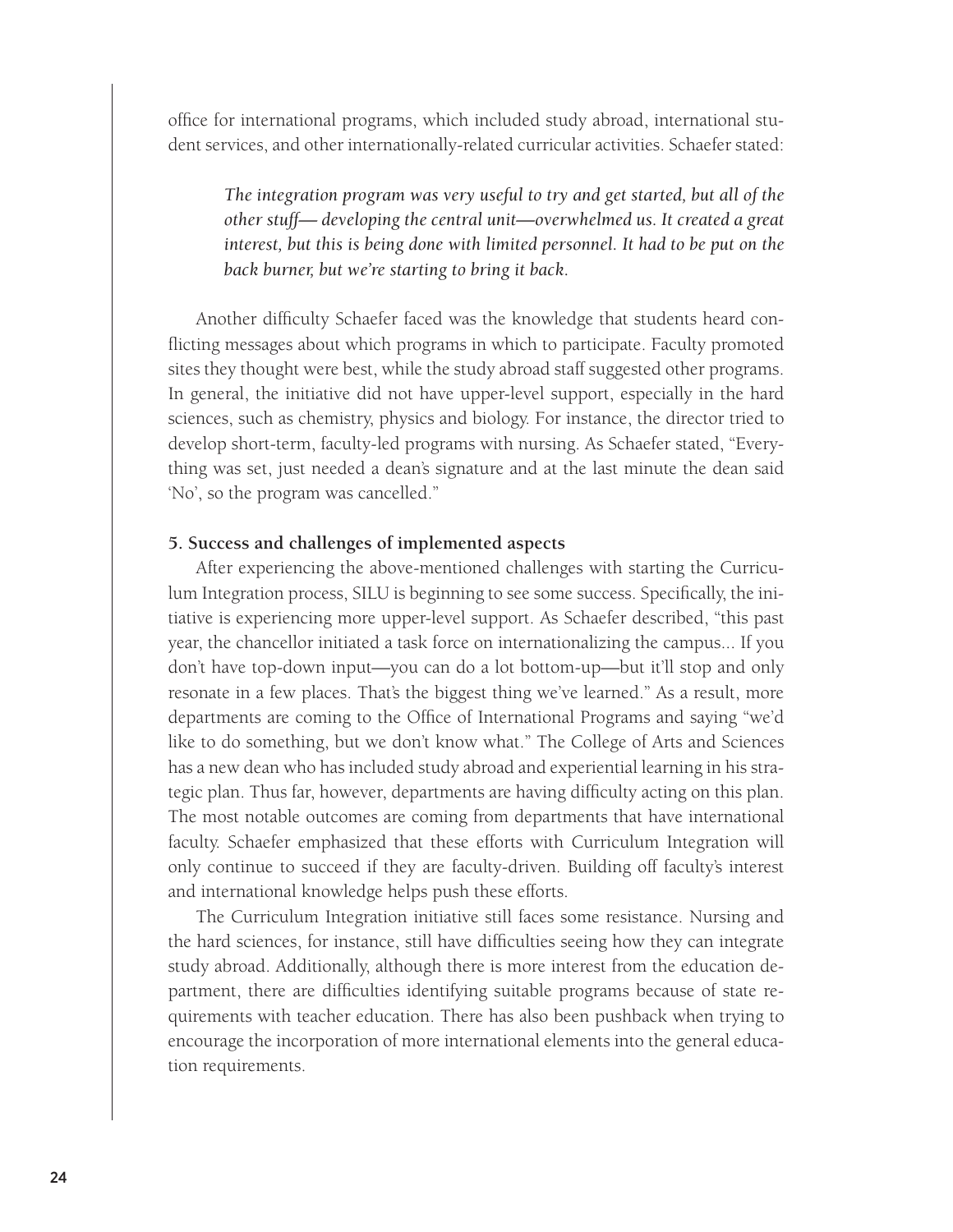#### **6. Adapting the Minnesota Model**

Schaefer stated that SILU's Curriculum Integration initiative "is more informal and intuitive at this point." Departments express a great deal of ownership over the curriculum and it has been difficult to infiltrate these processes. Nonetheless, some of the guiding principles from the Minnesota Model underlie the Office of International Programs' efforts, particularly in coordinating efforts with departments and faculty and working within existing structures to build off of faculty's established knowledge and expertise. Schaefer foresees the need for more individual departmental strategic plans to include international elements, in addition to a revision of the university's vision and mission statements to incorporate internationalization, which the new task force has called for as well.

#### **7. Advice to other institutions**

Schaefer advises that administrators need to be persistent with their efforts. He acknowledged that "there are so many conflicting factors on campus, but one just needs to stay focused and not become frustrated because you haven't been able to achieve the specific goals that you thought were not too complicated, but in retrospect [they were]."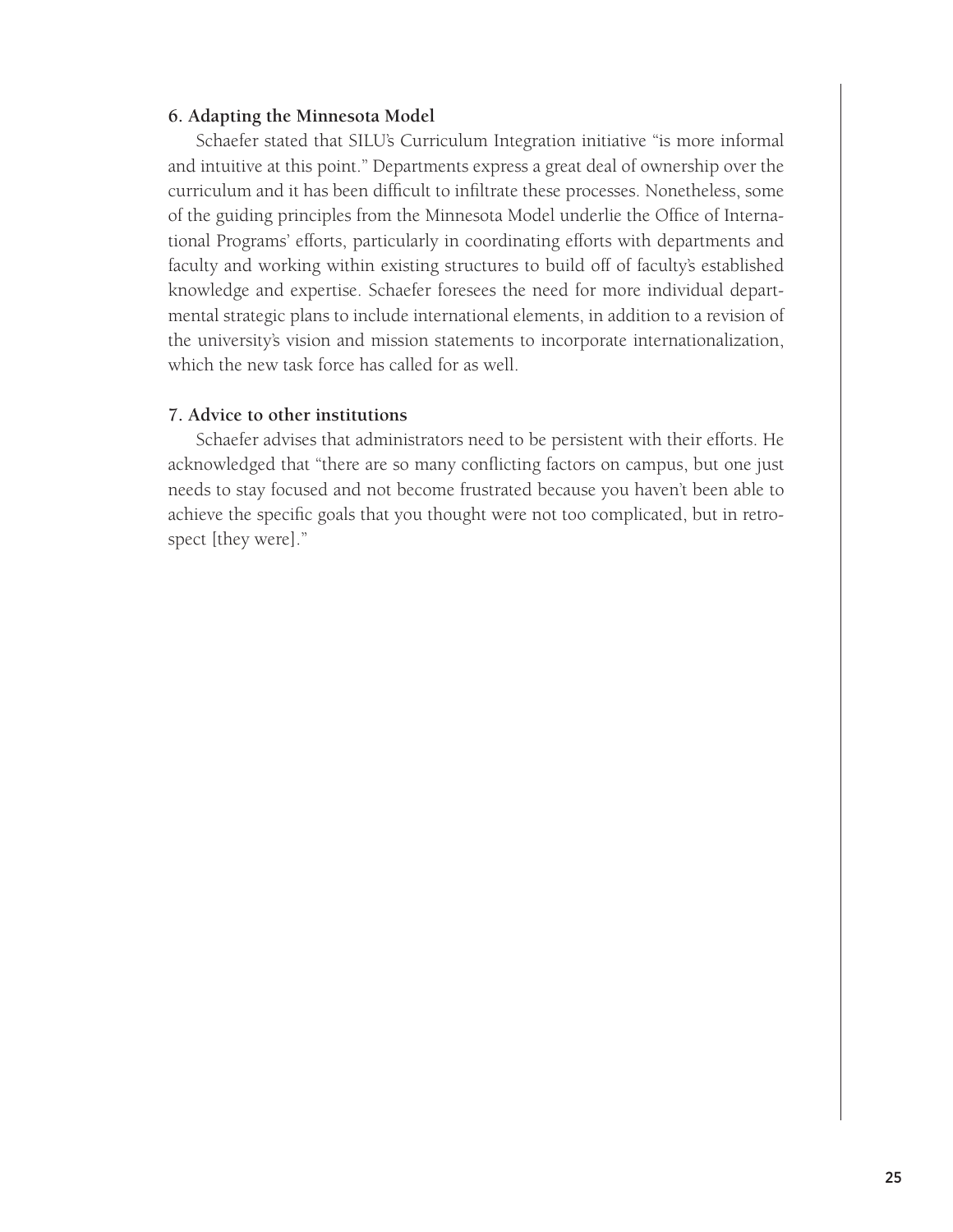# **Case Study #7: Villanova University**

The interview for Villanova University was conducted with Lance Kenney, Director of International Studies.

## **1. Learning about Curriculum Integration and the Minnesota model**

The Curriculum Integration project at Villanova University (VU) began around 2004 when Kenney attended the "Internationalizing Undergraduate Education: Integrating Study Abroad into the Curriculum" Conference at the University of Minnesota. The information learned at the conference allowed VU to communicate a shared vocabulary regarding Curriculum Integration of study abroad with faculty and departments.

#### **2. Impetus and goals for Curriculum Integration**

The motivation behind Curriculum Integration was to increase the number of students studying abroad. One component of this goal was to make study abroad program and course options—that departments find consistent with students' coursework at VU—more identifiable to faculty and students. To do so, Kenney decided to create a course database to provide students with previously approved courses and programs in which students participated.

#### **3. Initial perceived benefits of Curriculum Integration**

By creating the database, Kenney viewed the benefit of Curriculum Integration as a way to "streamline the application process in terms of academic approvals for overseas coursework." As mentioned above, Curriculum Integration has also allowed for a shared vocabulary to develop between the Office of International Studies and academic departments. As a result, faculty and departments have a better understanding of how study abroad can fit into students' degree programs.

#### **4. Beginning the process**

Creating the database of previously approved courses and programs for students was seen as the most important task in order to establish a single, consistent location for students and faculty to go to for study abroad options that would fit into degree programs. Getting the database implemented required much effort on the part of the International Studies Office to coordinate with the departments, as well as identify the programs in which students had previously participated.

### **5. Success and challenges of implemented aspects**

While the database is the most visible outcome of the Curriculum Integration project, it is difficult to maintain the content and technology aspect of it. Addition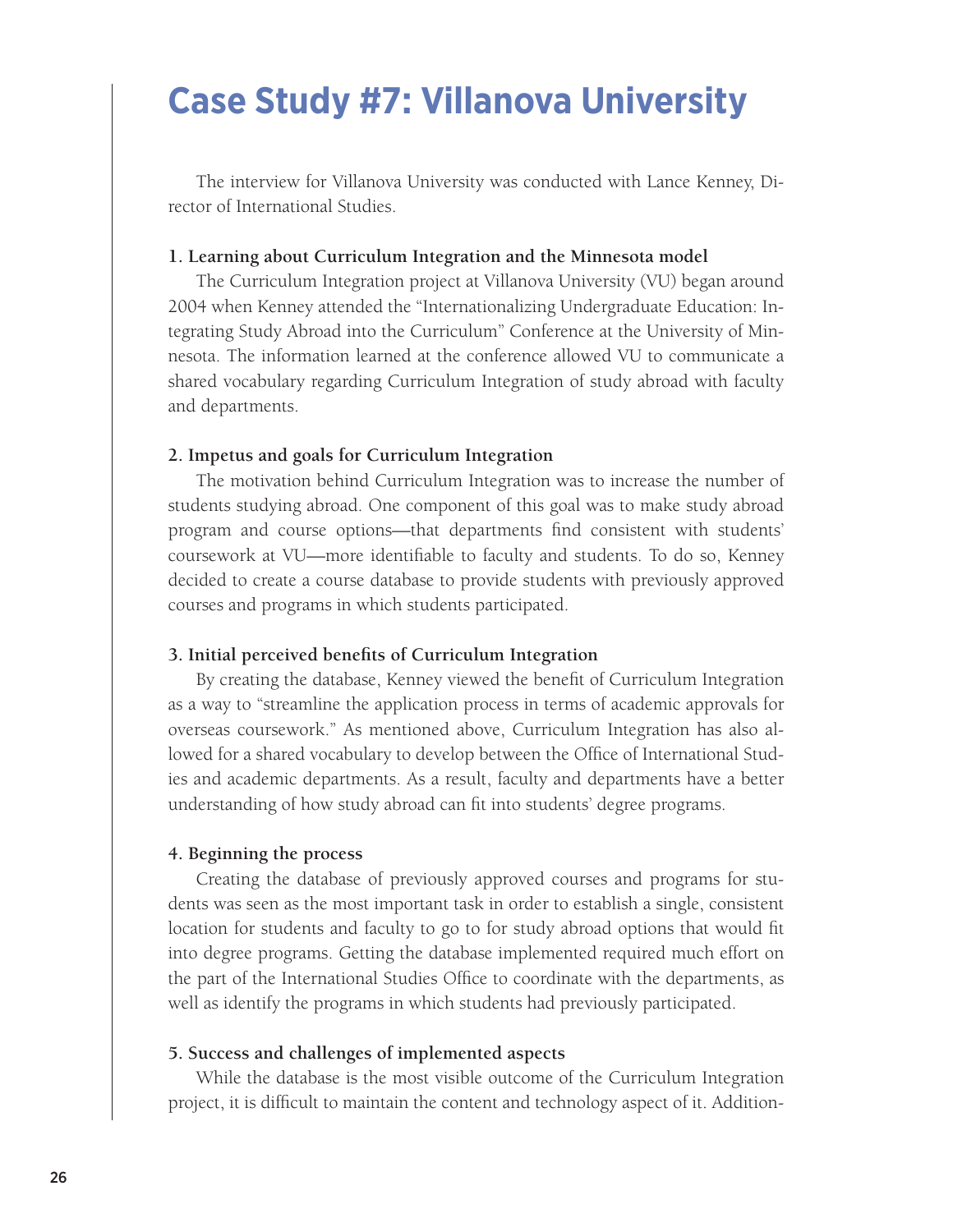ally, some departments refuse to use it; though, this resistance is typically due to the department preferring to meet with each individual student who wants to study abroad.

# **6. Adapting the Minnesota Model**

Attending the 2004 conference allowed VU to adapt the language of Curriculum Integration and include faculty in the process of study abroad course approvals. Another component of the Minnesota Model VU has utilized is taking faculty on international program site visits. Typically, teams of faculty will visit a program to assist in a site evaluation. These visits are beneficial for helping faculty to get out of their department silos—as multiple departments are represented—and foster a more interdisciplinary perspective of study abroad programs. In addition, Kenney has held planning sessions with faculty and academic advisers, as well as established liaisons from their office with academic departments.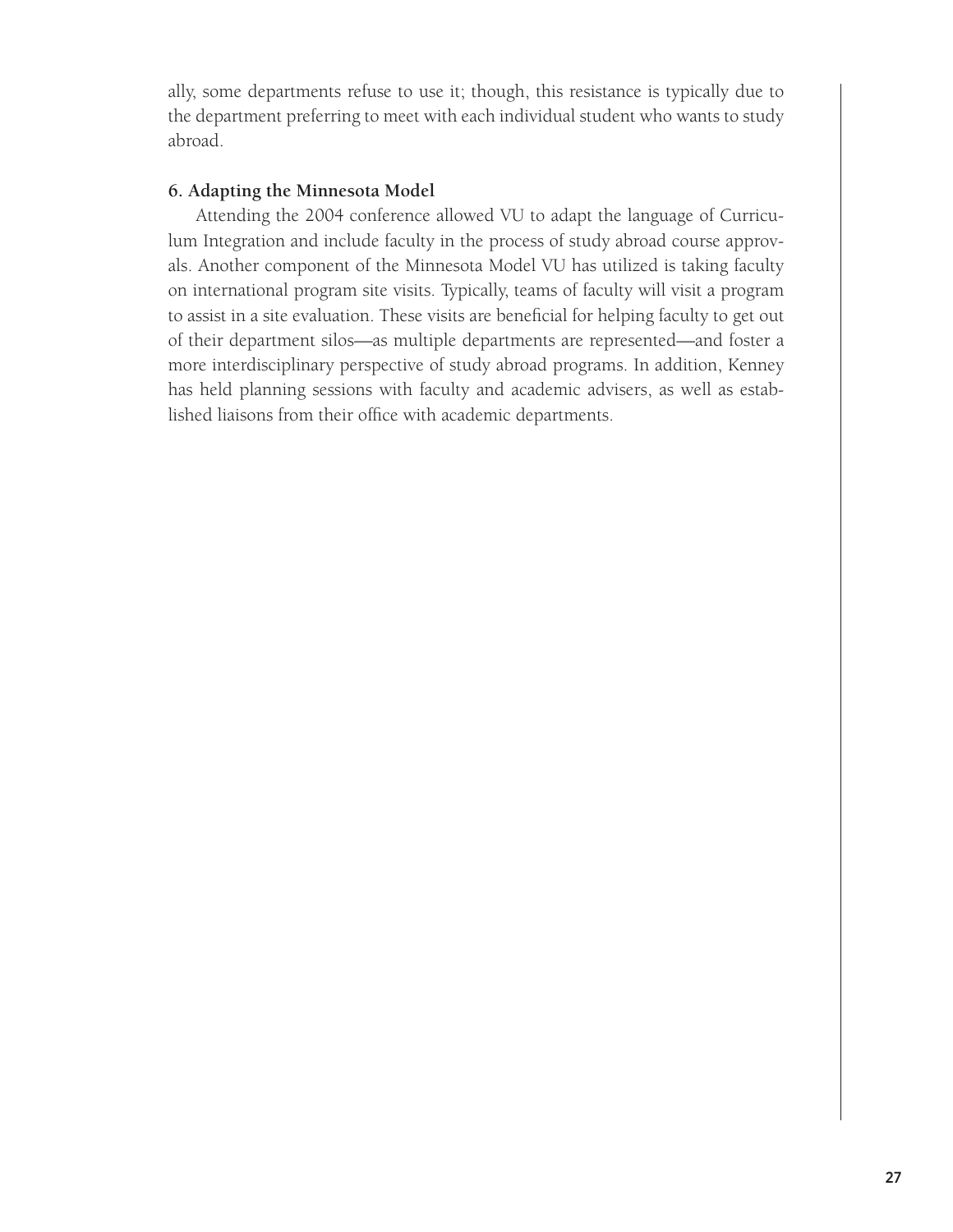# **Conclusion**

These interviews provide insight to seven institutions' implementation of Curriculum Integration since their attendance at the 2004 conference. These institutions have all taken a different approach to developing Curriculum Integration and have experienced a range of successes and challenges. Similar to the survey findings, the primary obstacles to implementing Curriculum Integration that institutions discussed were due to lack of staffing and funding resources. Nonetheless, each institution has been able to focus on at least one element of Curriculum Integration, whether it is a component of the Minnesota Model or not. Echoing the salient themes of van Deusen's (2007) findings, the following elements can be reasserted as findings from these current case studies:

- The role of institutional culture in the interpretation and implementation of CI
- The benefit of cooperative partnerships with faculty
- The need for efficient utilization of existing resources and structures (p. 43)

One of the critical components of these institutions' initiatives appeared to be identifying how to cooperate with academic departments and faculty, adapting to each as needed. As van Deusen (2007) stated, "institutions seeking to adopt the Minnesota Model should consider conducting environmental scans and/or faculty focus groups to assess potential institutional traditions, procedures, and misconceptions that could present future challenges for the implementation of the CI initiative" (p. 43). For example, Boston College attempted to create systematized course approval process across academic departments, but could not achieve unanimity. Each department had a particular way it wanted to maintain lists of course approvals—or approve on a case-by-case basis—thus it was important to allow departments to maintain individual preferences.

As stated in van Deusen (2007),

*learning to set the tone for a close, cooperative relationship with faculty emerged as another primary factor for successful implementation of the Minnesota Model. As this framework is highly dependent upon departmental participation and support, international education professionals must develop the skills and strategies necessary to build trust and credibility among the faculty (p.44).*

Institutions that participated in this series of interviews supported this notion, each taking different approaches to reaching out to faculty. John Schaefer, director of International Programs at Southern Illinois University-Edwardsville, for instance, asserted that building off faculty's international interest, knowledge, and experience,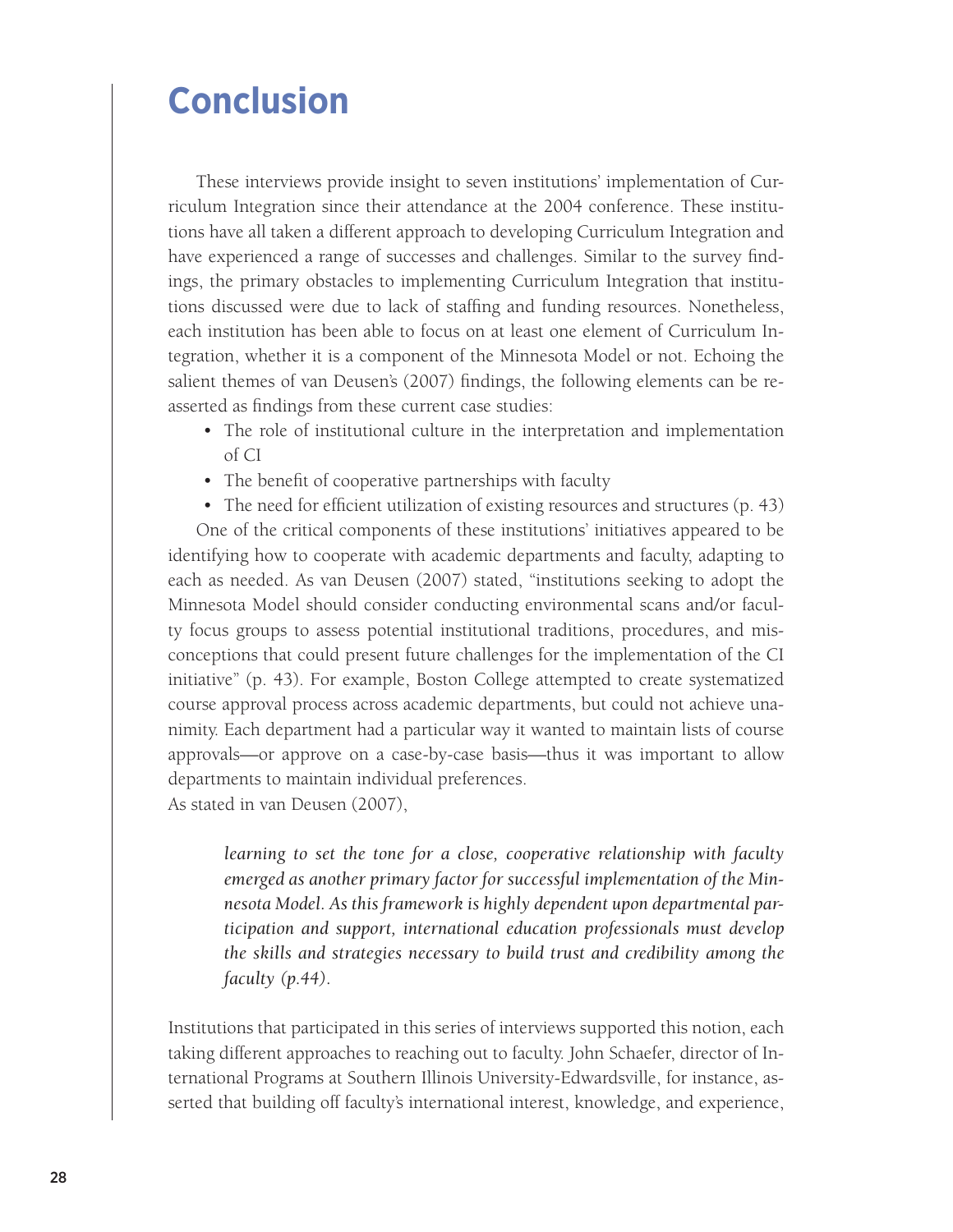as opposed to adding on tasks and responsibilities, helped to further Curriculum Integration efforts. Gerry Auel, the study abroad coordinator at Oklahoma State University, created a guidebook to help faculty and academic advisers understand study abroad processes to advise students better.

Three other components can be added as visible salient aspects of Curriculum Integration now that more time has elapsed:

- Strong internal staff support
- Using Curriculum Integration as a common language to engage academic departments—department chairs, faculty, and advisers—in a discussion on study abroad.
- The importance of garnering and maintaining the support of the upper-level administration to sustain Curriculum Integration

As NC State and Boston College recognized, it is important to have continuity and consistency when working with faculty. This presents a challenge when offices are only able to hire graduate student interns to work on the Curriculum Integration initiatives. Secondly, as Kathleen Sidelli at Indiana University indicated, the language associated with Curriculum Integration has increased the visibility of the initiative, even though their efforts were already in process before CI in an ad-hoc fashion.

In 2007, van Deusen stated: "As more institutions begin to utilize the Minnesota Model of Curriculum Integration to transition toward discipline-focused study abroad administration and advising, institutional case studies and practitioner interviews will become an increasingly important method of gathering information about the transportability and sustainability of the model" (p. 45). Based on these current interviews, it is evident that these institutions have not been able to implement the Minnesota Model in its entirety due to a number of reasons, such as lack of staffing and funding, or other obstacles, such as institutional culture and buy-in. However, the principles and motivations behind Curriculum Integration, in addition to advising tools, are seen as highly valuable and can be implemented in a more informal, or possibly adhoc, manner, and allowed institutions to set goals and plan according to their institutional needs and abilities.